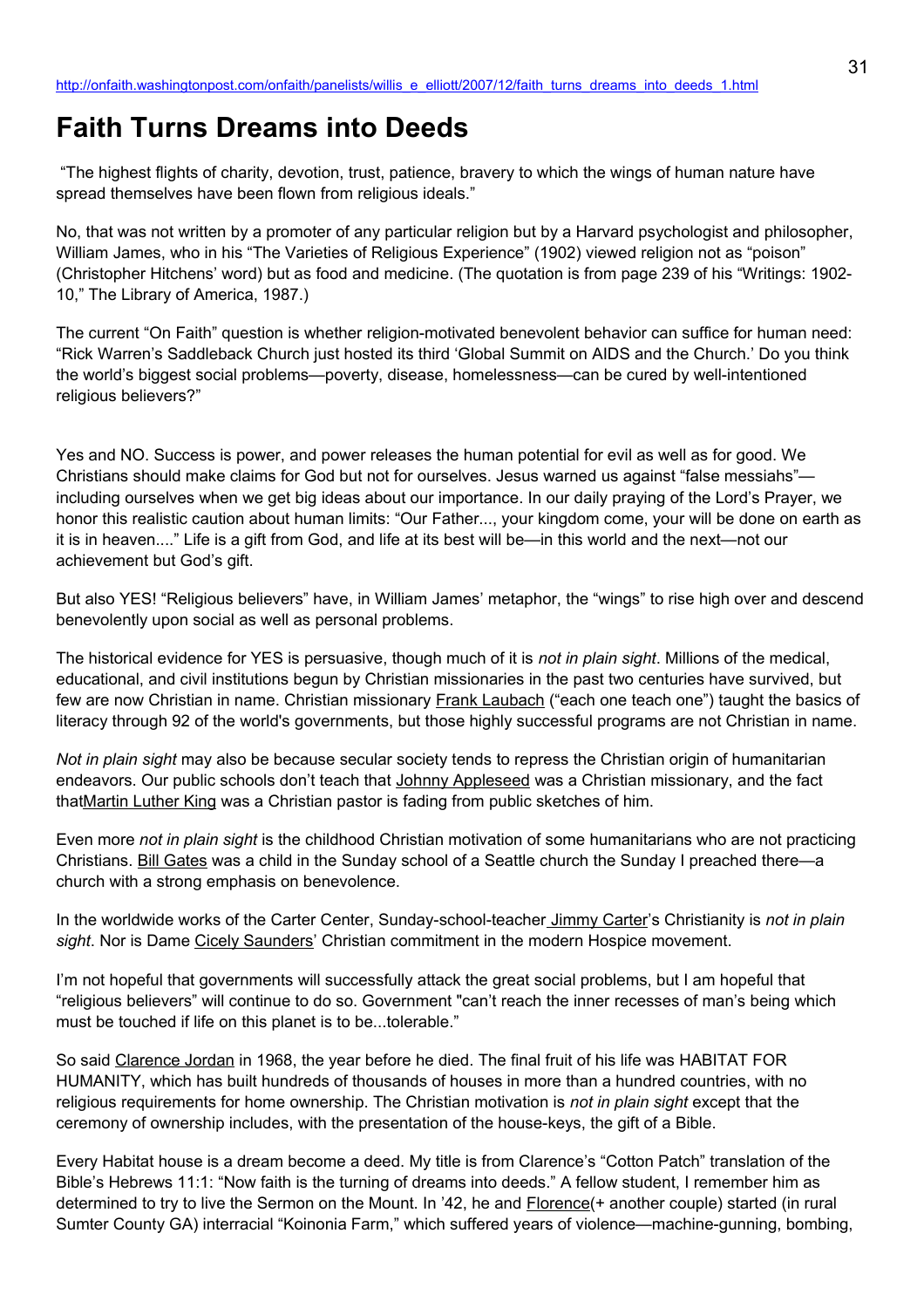burning, crop destruction, boycotting. In '69 (the year of Clarence's death), Millard and Linda Fuller joined, and the name was changed to "Koinonia Partners." (Jimmy Carter's wifeRosalyn came to Clarence's funeral with a turkey she had roasted.) Three years thereafter, Loree and I in the Jordan home drank with Florence the last bottle of scuppernong wine that Clarence had made. Then, in the Fuller home, the Fullers and Elliotts knelt to pray for guidance as to the next stage of the housing mission. In the Congo, Millard led in building four homes and sent me 20 slides showing the process. I returned them after making a duplicate set for Loree to use in money-raising meetings in NY churches. (In '76, the headquarters of HABITAT FOR HUMANITY INTERNATIONAL was set up in nearby Americus GA.) Everything starts small, not everything stays small.

God gives the human spirit wings to fly to human need.

88 b b 9 9 ⊠ **BY WILLIS E. ELLIOTT | DECEMBER 5, 2007; 8:40 AM ETSAVE & SHARE: PREVIOUS: [NO ARTIFICIAL DISTINCTIONS](http://onfaith.washingtonpost.com/onfaith/panelists/michael_otterson/2007/12/no_artificial_distinctions.html) | NEXT: [AMERICA'S REAL POWER](http://onfaith.washingtonpost.com/onfaith/panelists/eboo_patel/2007/12/americas_real_power.html)**

**Comments Please report offensive comments below.**

Well said, Terry.

**POSTED BY: MAD LOVE | DECEMBER 17, 2007 12:54 AM [REPORT OFFENSIVE COMMENT](mailto:blogs@washingtonpost.com?subject=On%20Faith%20Panelists%20Blog%20%20%7C%20%20Mad%20Love%20%20%7C%20%20Faith%20Turns%20Dreams%20into%20Deeds%20%20%7C%20%201909969&body=%0D%0D%0D%0D%0D================%0D?__mode=view%26_type=comment%26id=1909969%26blog_id=618)**

Begone - good series of posts. Right on about William James....he understood that mysticism was at the heart of all religion - and whose practitioners were nevertheless persecuted because of their trans-theological comments about 'God' based on their experience - and their revelations about our real self-less identity with the Source of all things. This was particularly true of Christians and mystics that diverted from accepted orthodoxy. Meister Eckert comes to mind.

Dualism is the basis of exotericism and the religion of the masses. Esotericism is the solitary path less travelled, and the way to true knowledge.

In this case, your detractors don't know squat.

The Kaballah may be right after all - how could the Great Unmanifest be known by mere humans??

**POSTED BY: TERRY | DECEMBER 15, 2007 5:46 PM [REPORT OFFENSIVE COMMENT](mailto:blogs@washingtonpost.com?subject=On%20Faith%20Panelists%20Blog%20%20%7C%20%20Terry%20%20%7C%20%20Faith%20Turns%20Dreams%20into%20Deeds%20%20%7C%20%201901378&body=%0D%0D%0D%0D%0D================%0D?__mode=view%26_type=comment%26id=1901378%26blog_id=618)**

Bgone:

Your output can be generated by a very small shell script. Think about that.

**POSTED BY: ANONYMOUS | DECEMBER 13, 2007 10:34 PM [REPORT OFFENSIVE COMMENT](mailto:blogs@washingtonpost.com?subject=On%20Faith%20Panelists%20Blog%20%20%7C%20%20Anonymous%20%20%7C%20%20Faith%20Turns%20Dreams%20into%20Deeds%20%20%7C%20%201890256&body=%0D%0D%0D%0D%0D================%0D?__mode=view%26_type=comment%26id=1890256%26blog_id=618)**

Bgone:

Your posts do not pass the Turing Test. Are you a chat 'bot?

**POSTED BY: ANONYMOUS | DECEMBER 13, 2007 10:31 PM [REPORT OFFENSIVE COMMENT](mailto:blogs@washingtonpost.com?subject=On%20Faith%20Panelists%20Blog%20%20%7C%20%20Anonymous%20%20%7C%20%20Faith%20Turns%20Dreams%20into%20Deeds%20%20%7C%20%201890227&body=%0D%0D%0D%0D%0D================%0D?__mode=view%26_type=comment%26id=1890227%26blog_id=618)**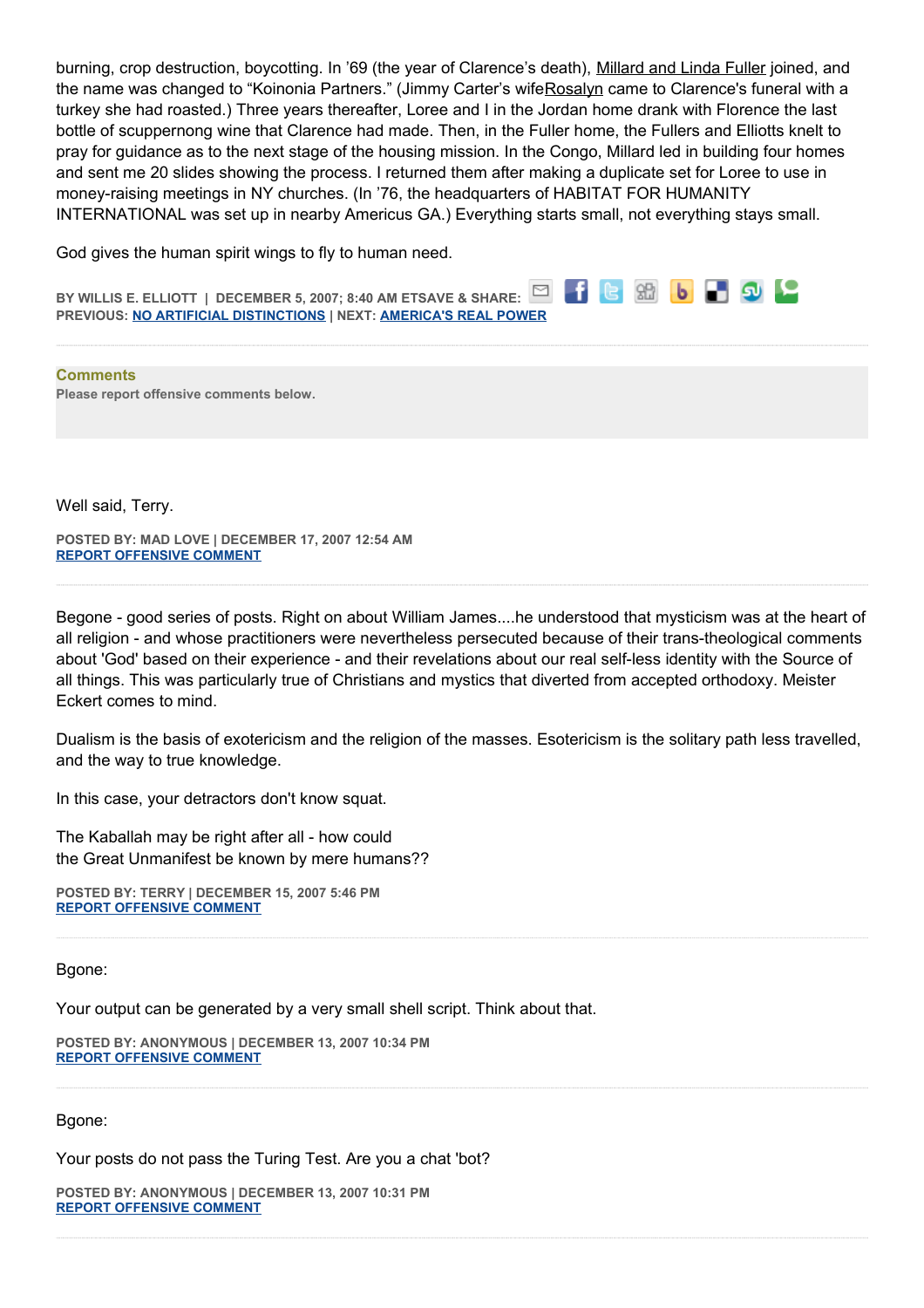## TDAY:

Get your head out! I've never, unless sarcastically said there is no God. God has nothing to do with religion and rightly so. Religion is the oldest con, (short for confidence) that claims it's "faith in God." I have no problem at all with faith in God/gods.

Religion is faith in sacred scriptures, Bible, Quar'an, Book of Mormon and I understand others. But then there's confusion created by "faith in ministers" men who claim knowledge in sacred scriptures and that sacred scriptures are God's word.

This weeks question/subject is the relationship between religion and charity. That's an easy question to answer if the facts are made public. How much of the money collected by ministers goes to charity?

Al Capone operated a soup kitchen for the down and out during the great depression. He was neither religious or a con man, just an old fashioned criminal. Religions have no patent on either charity or God. The three great faiths have a patent on Devil that I'm honoring. Keep him and note that Pagans consider Devils/devils to be gods, and angels too are gods.

Devil, not God is behind:

1. Sacred scriptures - they're mostly stories of man getting help from a Devil named Lucifer.

2. Ministers - experts on sacred scriptures who collect money saying it's for charity and keep it.

3. Religions - organized groups of ministers - see (2. above).

In my opinion God wouldn't be caught dead in a church.

Is **[http://www.hoax-buster.org](http://www.hoax-buster.org/)** page 2 the real history that's the real source of the Bible which is the "base" sacred scripture? You need to give that some thought and get off the "atheist" kick.

**POSTED BY: BGONE | DECEMBER 13, 2007 12:40 PM [REPORT OFFENSIVE COMMENT](mailto:blogs@washingtonpost.com?subject=On%20Faith%20Panelists%20Blog%20%20%7C%20%20BGone%20%20%7C%20%20Faith%20Turns%20Dreams%20into%20Deeds%20%20%7C%20%201887448&body=%0D%0D%0D%0D%0D================%0D?__mode=view%26_type=comment%26id=1887448%26blog_id=618)**

Rev Willis:

Are you sure about, "The highest flights of charity, devotion, trust, patience, bravery to which the wings of human nature have spread themselves have been flown from religious ideals."

No, that was not written by a promoter of any particular religion but by a Harvard psychologist and philosopher, William James.

 $\cdots$ 

Charity - How much of the money you collect goes to charity? Devotion - to what? **<http://www.hoax-buster.org/sellyoursoul>** Trust - Are religions and religious really trustworthy? Patience - is your's being tested? Bravery - "Pride of the Marines" Lt. Pat Robertson - the only Marine, (His era Marines didn't consider him to be a Marine - called him Lt. Patricia) in the history of the Corps to suffer combat fatigue days before the battle began - Inchon, Korea, 1950.

Thank God William James was a Harvard man and not Yale. He wasn't any kin to Jessee and Frank James?

**POSTED BY: BGONE | DECEMBER 13, 2007 12:06 PM [REPORT OFFENSIVE COMMENT](mailto:blogs@washingtonpost.com?subject=On%20Faith%20Panelists%20Blog%20%20%7C%20%20BGone%20%20%7C%20%20Faith%20Turns%20Dreams%20into%20Deeds%20%20%7C%20%201887215&body=%0D%0D%0D%0D%0D================%0D?__mode=view%26_type=comment%26id=1887215%26blog_id=618)**

Hi, btw, Reverend.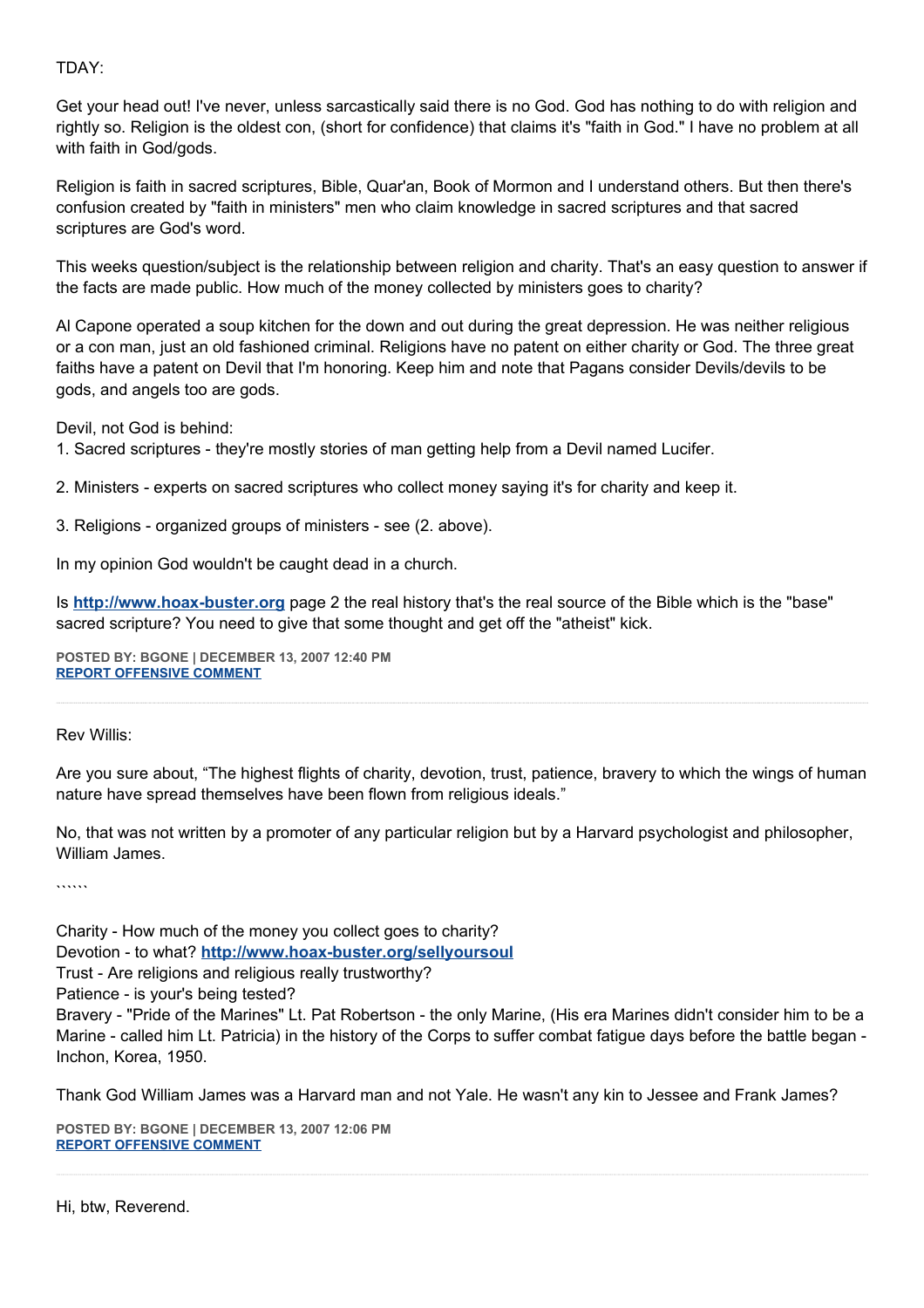Had to make that quip. Still:

"In the worldwide works of the Carter Center, Sunday-school-teacher Jimmy Carter's Christianity is not in plain sight."

Is that what you think? I'd say it's in such plain sight it doesn't need \*noise.\*

Favorite charity of mine, actually: too bad they only take licensed contractors for the actual work. May not be in a condition to hold down a paying job, but I have some skills and in the past at least could put in a day or two if that's how they do it. I've asked.

Jimmy Carter (the real force behind Habitat For Humanity) is a \*model\* of walking the talk, particularly in terms of \*getting it done rather than claiming the credit,\* (that's someone else's department) and I assure you not everyone doing that work is a Christian, either.

Faith can certainly be a good motivator toward 'good works' as you may call it. It doesn't even have to be \*your God,\* as you define the guy.

Too often, Christians see the world too much through only their own eyes: that the world and people are bad and selfish and evil, except where someone manages to be pious.

Claim the credit for anything good, and blame others for their own bad....

You're the guys who have an agenda to use this to advertise.

Often \*that\* agenda \*takes over\* actually getting anything done.

Gods know I've seen it happen countless times when helping a wayfarer or showing good hospitality has been taken by people such that it could \*only mean\* I was Christian.

Usually, I let it slide, unless it meant reinforcing fear of others.

Most Christians take the story of the Good Samaritan to mean that Jesus being there somehow compelled people that others scorned to be nice to him, and thus duly he converted them.

What if it ain't like that?

**POSTED BY: PAGANPLACE | DECEMBER 12, 2007 8:05 PM [REPORT OFFENSIVE COMMENT](mailto:blogs@washingtonpost.com?subject=On%20Faith%20Panelists%20Blog%20%20%7C%20%20Paganplace%20%20%7C%20%20Faith%20Turns%20Dreams%20into%20Deeds%20%20%7C%20%201883380&body=%0D%0D%0D%0D%0D================%0D?__mode=view%26_type=comment%26id=1883380%26blog_id=618)**

"Our public schools don't teach that Johnny Appleseed was a Christian missionary,"

Well, ain't that just a picture, considering what apples symbolize in your religion. :)

**POSTED BY: PAGANPLACE | DECEMBER 12, 2007 7:39 PM [REPORT OFFENSIVE COMMENT](mailto:blogs@washingtonpost.com?subject=On%20Faith%20Panelists%20Blog%20%20%7C%20%20Paganplace%20%20%7C%20%20Faith%20Turns%20Dreams%20into%20Deeds%20%20%7C%20%201883290&body=%0D%0D%0D%0D%0D================%0D?__mode=view%26_type=comment%26id=1883290%26blog_id=618)**

"Even more not in plain sight is the childhood Christian motivation of some humanitarians who are not practicing Christians. Bill Gates was a child in the Sunday school of a Seattle church the Sunday I preached there—a church with a strong emphasis on benevolence."

Perhaps there's someone who will casually claim that Stalin's later life was strongly influenced his education in a Russian Orthodox seminary.

**POSTED BY: BEMUSED | DECEMBER 9, 2007 11:48 AM [REPORT OFFENSIVE COMMENT](mailto:blogs@washingtonpost.com?subject=On%20Faith%20Panelists%20Blog%20%20%7C%20%20bemused%20%20%7C%20%20Faith%20Turns%20Dreams%20into%20Deeds%20%20%7C%20%201859749&body=%0D%0D%0D%0D%0D================%0D?__mode=view%26_type=comment%26id=1859749%26blog_id=618)**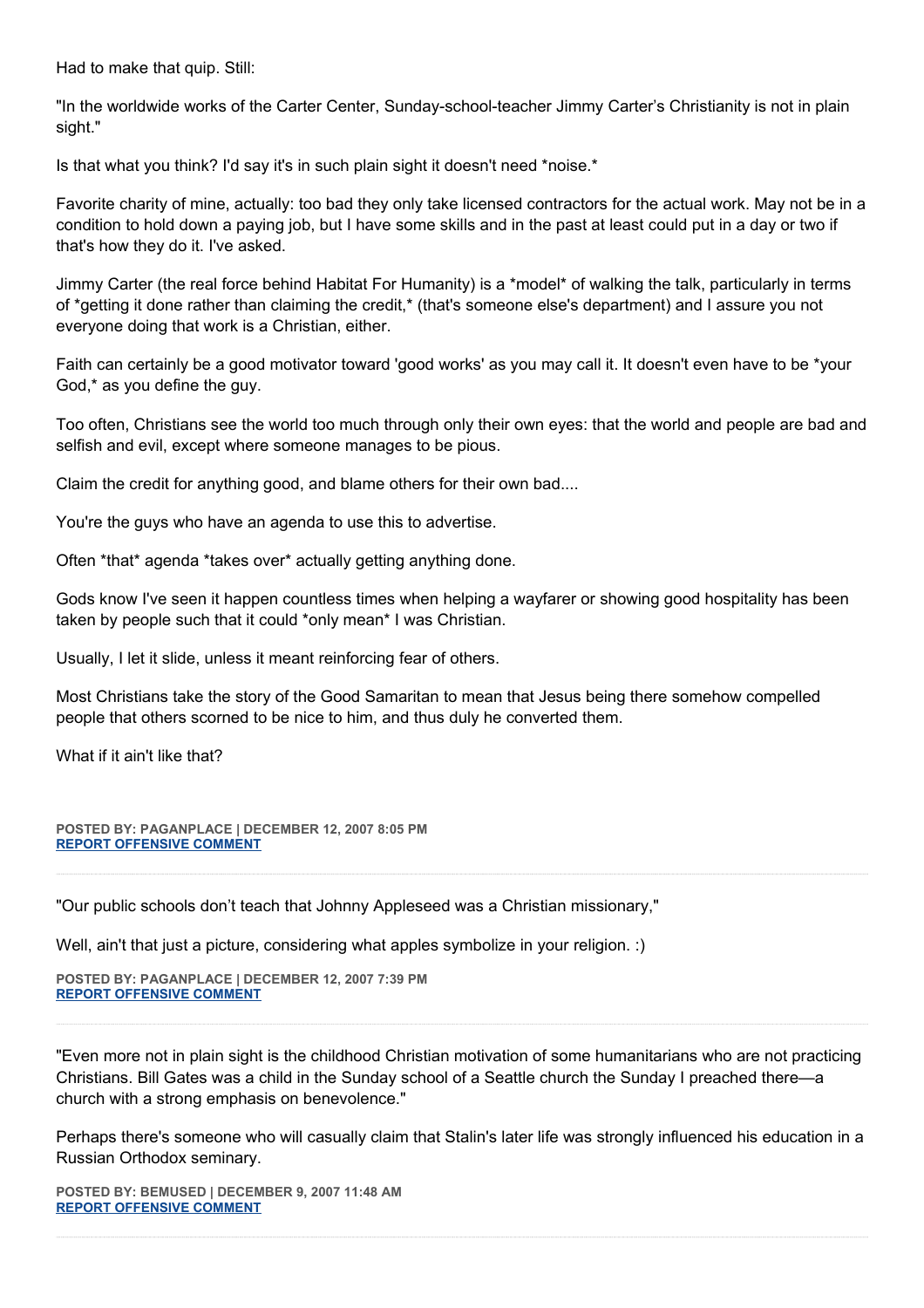dear Snoozealert...

#### ZZZZZZZZZZZZZZZZZZZZZZ....

**POSTED BY: HENRY | DECEMBER 7, 2007 9:55 AM [REPORT OFFENSIVE COMMENT](mailto:blogs@washingtonpost.com?subject=On%20Faith%20Panelists%20Blog%20%20%7C%20%20Henry%20%20%7C%20%20Faith%20Turns%20Dreams%20into%20Deeds%20%20%7C%20%201847852&body=%0D%0D%0D%0D%0D================%0D?__mode=view%26_type=comment%26id=1847852%26blog_id=618)**

BTW...glad youre still with us Henry.

Did you go to love in's too?

If so, are you one of the guys that got STD's going around more rampant in this country back then...that affects us to this day?

Well, like I said...glad youre still here to tell us how immoral that all was.............................you..are going to tell us that...arent you now, Henry?

**POSTED BY: SCHMOOZEALERT | DECEMBER 6, 2007 6:06 PM [REPORT OFFENSIVE COMMENT](mailto:blogs@washingtonpost.com?subject=On%20Faith%20Panelists%20Blog%20%20%7C%20%20SCHMOOZEALERT%20%20%7C%20%20Faith%20Turns%20Dreams%20into%20Deeds%20%20%7C%20%201844745&body=%0D%0D%0D%0D%0D================%0D?__mode=view%26_type=comment%26id=1844745%26blog_id=618)**

>>I saw God in the 1960s when I was taking LSD

Morrison and Hendricks probably did too.

So thats whats wrong with Henry....fried brain syndrome. But looks like he stopped in time and didnt find the fate of the other two.

**POSTED BY: SCHMOOZEALERT | DECEMBER 6, 2007 6:02 PM [REPORT OFFENSIVE COMMENT](mailto:blogs@washingtonpost.com?subject=On%20Faith%20Panelists%20Blog%20%20%7C%20%20SCHMOOZEALERT%20%20%7C%20%20Faith%20Turns%20Dreams%20into%20Deeds%20%20%7C%20%201844728&body=%0D%0D%0D%0D%0D================%0D?__mode=view%26_type=comment%26id=1844728%26blog_id=618)**

Henry James..

With all due respect...you seem full of yourself or the scientist community you look up to.

Oh yes, science can disect and explain many aspects of our planet and its life within, upon and above.

But they cannot explain its origin. Only hypothesis.

So, you see my beliefs as hypothesis and the same applies to science.

Gridlock?

No. For the purpose of living, the conscience, the endless abilities for advancement that are inherently available to be tapped within the human brain, yea,even the human spirit, is something that cannot just happen.

That sir, is a fact. To deny such is a denial of the excellence that can be attributed to human. Shame to you for denial of that fact.

And something your beloved scientists cannot explain now, or ever.

**POSTED BY: WHAT? | DECEMBER 6, 2007 5:18 PM [REPORT OFFENSIVE COMMENT](mailto:blogs@washingtonpost.com?subject=On%20Faith%20Panelists%20Blog%20%20%7C%20%20WHAT?%20%20%7C%20%20Faith%20Turns%20Dreams%20into%20Deeds%20%20%7C%20%201844570&body=%0D%0D%0D%0D%0D================%0D?__mode=view%26_type=comment%26id=1844570%26blog_id=618)**

>>"15 Answers to Creationist Nonsense."

more like..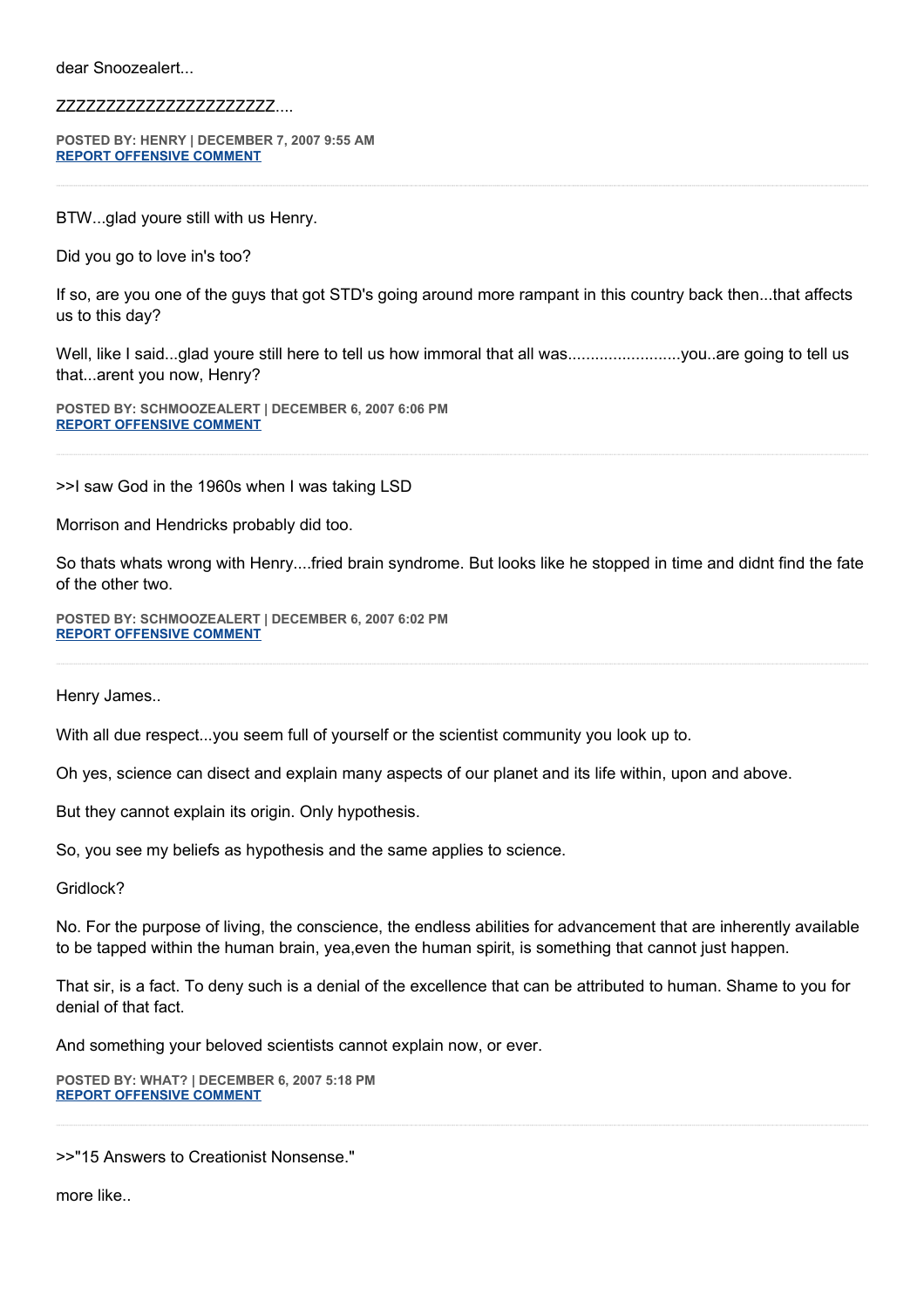"15 puny human assumptions about creation because we got nothing better to do than sit around and be mad at the world and all dem God believers"

Go back to your grave where you belong, Darwin.

**POSTED BY: WHAT? | DECEMBER 6, 2007 5:05 PM [REPORT OFFENSIVE COMMENT](mailto:blogs@washingtonpost.com?subject=On%20Faith%20Panelists%20Blog%20%20%7C%20%20WHAT?%20%20%7C%20%20Faith%20Turns%20Dreams%20into%20Deeds%20%20%7C%20%201844516&body=%0D%0D%0D%0D%0D================%0D?__mode=view%26_type=comment%26id=1844516%26blog_id=618)**

I note that you mortals are arguing about my theory.

Are you going to believe Henry, or the creature called "What?"

or the article here from Scientific American (ID CLAIMS to be Scientific)

**<http://www.sciam.com/article.cfm?articleID=000D4FEC-7D5B-1D07-8E49809EC588EEDF>**

#### called

"15 Answers to Creationist Nonsense."

**POSTED BY: CHARLES DARWIN | DECEMBER 6, 2007 1:40 PM [REPORT OFFENSIVE COMMENT](mailto:blogs@washingtonpost.com?subject=On%20Faith%20Panelists%20Blog%20%20%7C%20%20Charles%20Darwin%20%20%7C%20%20Faith%20Turns%20Dreams%20into%20Deeds%20%20%7C%20%201843626&body=%0D%0D%0D%0D%0D================%0D?__mode=view%26_type=comment%26id=1843626%26blog_id=618)**

What is "What?'s" Intelligence

Mr W, with his impeccable logic, writes

"My creation is just as much real as your project on your work bench. Without God, human pride puts us at the center of the universe. Look where its getting us.

Think about it."

Since Mr W has endorsed Thinking here as opposed to pure Blind Faith,

perhaps He will read the "thinking" of the wide array of Scientific Thinkers regarding the logical and evidential status of "Intelligent Design."

It's reputation within the scientific community is that the movement is logically pathetic and laughable.

If you think it is improbable that I came out designed the way that I did (i.e. brilliant and charming) consider how much MORE improbable that there is a Creator intelligent enough to have designed me. Got a calculator.

The world has been debating the pathetic position called Intelligent Design and the widely held verdict is that it is a crock.

Behe was even disowned by his own academic department.

**POSTED BY: HENRY JAMES | DECEMBER 6, 2007 1:24 PM [REPORT OFFENSIVE COMMENT](mailto:blogs@washingtonpost.com?subject=On%20Faith%20Panelists%20Blog%20%20%7C%20%20Henry%20James%20%20%7C%20%20Faith%20Turns%20Dreams%20into%20Deeds%20%20%7C%20%201843564&body=%0D%0D%0D%0D%0D================%0D?__mode=view%26_type=comment%26id=1843564%26blog_id=618)**

#### Dr Elliott

I am so happy for you that God has spoken to you.

My Mormon God, when I was growing up, appeared and spoke to Joseph Smith.

Was that the same God who spoke to you?

How do you know?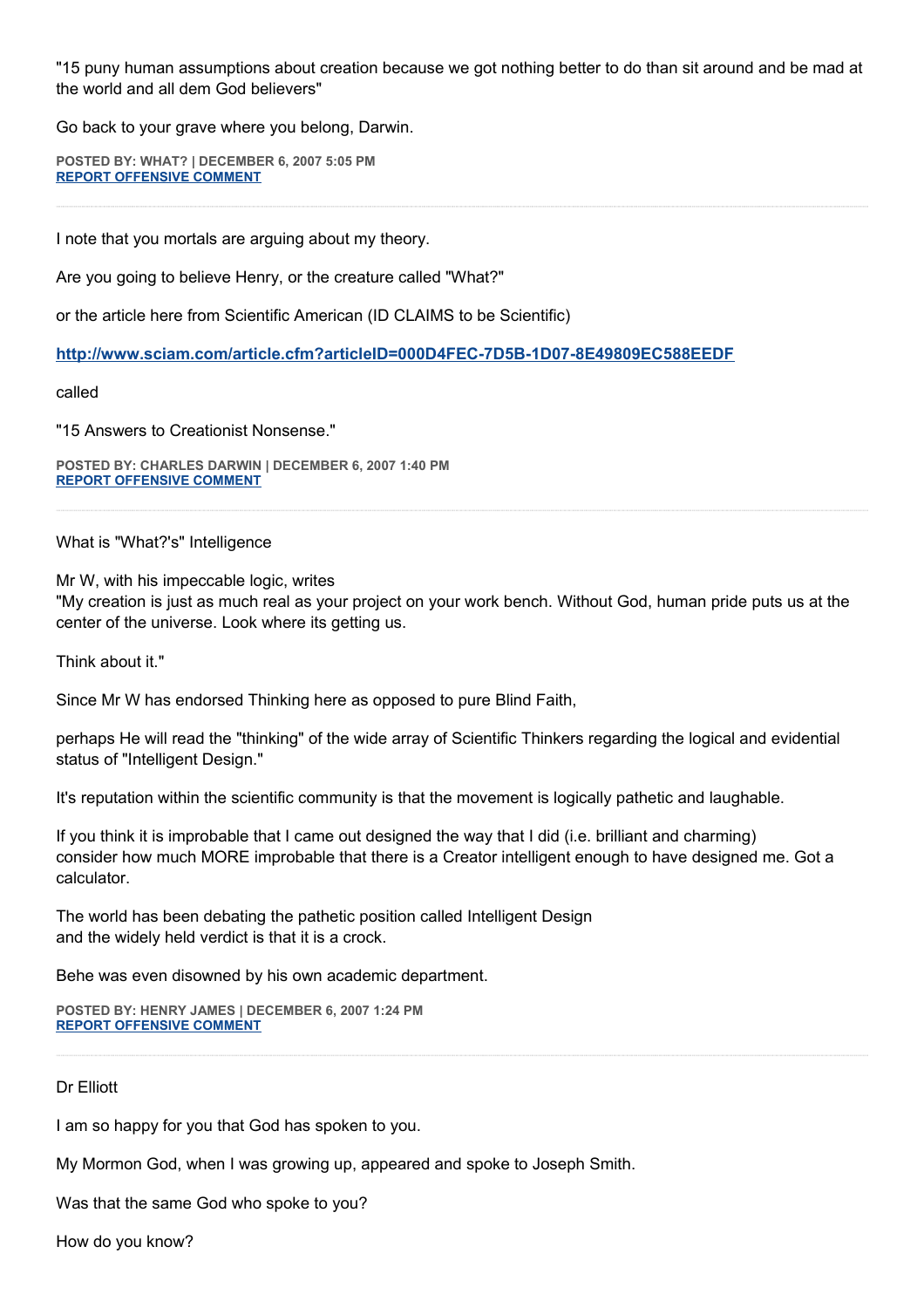I saw God in the 1960s when I was taking LSD.

Does that count?

There is a serious point behind this blasphemy. My philosopher brother William tells me that there is NO way that you can KNOW that the "God" who spoke to you was "really" a God, or the only one, or the Most Powerful One, or the ACTUAL creator of the earth, or just a product of your internally produced LSD. Which is the most plausible explanation.

Love you madly **Henry** 

**POSTED BY: HENRY JAMES | DECEMBER 6, 2007 1:12 PM [REPORT OFFENSIVE COMMENT](mailto:blogs@washingtonpost.com?subject=On%20Faith%20Panelists%20Blog%20%20%7C%20%20Henry%20James%20%20%7C%20%20Faith%20Turns%20Dreams%20into%20Deeds%20%20%7C%20%201843507&body=%0D%0D%0D%0D%0D================%0D?__mode=view%26_type=comment%26id=1843507%26blog_id=618)**

Henry,

And your verbage is not poetic, my friend...it is empty.

Your reply to TDAY re: 99% moral? somewhat of a stretch....the number really applies more to Godless.

..though, one day that will not be true.

Times a wasting, Henry....focus on the big picture. You are a created being..just like that project on your proverbial workbench. Thought out. Designed. Crafted. Created.

Accidents are the only things that 'happen' (big bang)...fine working machinery does not come from a cosmic explosion. Neither did the fine working machinery that is you, me and our neighbor beside us. To limit the family of man to an accident is sub-human thought. My creation is just as much real as your project on your work bench. Without God, human pride puts us at the center of the universe. Look where its getting us.

Think about it.

**POSTED BY: WHAT? | DECEMBER 6, 2007 1:11 PM [REPORT OFFENSIVE COMMENT](mailto:blogs@washingtonpost.com?subject=On%20Faith%20Panelists%20Blog%20%20%7C%20%20WHAT?%20%20%7C%20%20Faith%20Turns%20Dreams%20into%20Deeds%20%20%7C%20%201843503&body=%0D%0D%0D%0D%0D================%0D?__mode=view%26_type=comment%26id=1843503%26blog_id=618)**

#### TO WHOM IT MAY CONCERN

JEFF P

I can understand your leaving the CHURCH you describe: I would to! But how come you left the FAITH, instead of exploring other churches? You'd find mine—the United Church of Christ—very different from the one you left. We in the UCC don't have "antagonism to reason"; I wouldn't have been invited onto the national staff without my University of Chicago PhD (or equivalent)--& the University of Chicago was founded by Christians deeply dedicated to FAITH + REASON (Bible + Enlightenment).

As for Christopher Hitchens' "challenge" as to which faith-based good works "could not have been accomplished by a non-believer," my "On Faith" answer to him was FACTUAL: (1) They were accomplished by believers (with some non-believers helping, as you say in the case of Habitat for Humanity); & (2) How come they weren't accomplished by non-believers?

The "challenge" backfires twice.

I suggest that you see-hear the current "On Faith" conversation between Desmond Tutu a & Sally Quinn.

**BGONE**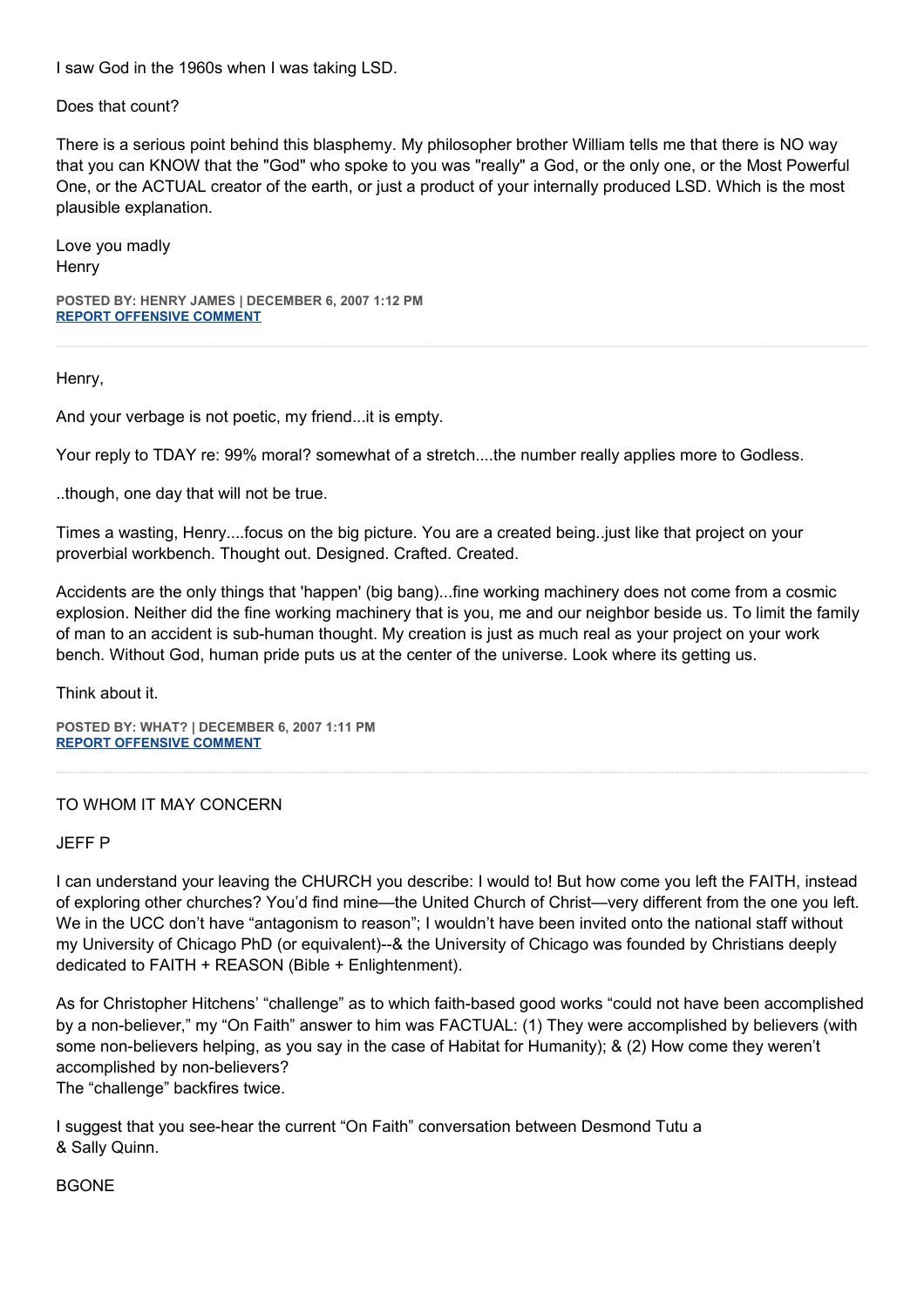Sorry you've had such a bad "hell" trip that it dominates & distorts your thinking about religion. You can even say "Hell is the seed from which all real religions grow."

In the Bible, the Psalms are "real" religion. But some of the Psalmists encourage people to hurry up with their praise of God because it's something that can't do after they're dead: "in death, there is no remembrance of You." Basic biblical religion was developed before there was any thought of hell—or even of an afterlife!

As for hoax-buster, sorry you can't see that it's a hoax. Or is it this: "A man convinced against his will / is of the same opinion still."

## HENRY JAMES

The reason you continue to speak of thousands of gods is that not one of them has ever spoken to you. Convincingly, One has spoken to me & told me all the others are idols. Over 1/3rd of us human beings now alive claim that this One—only this one--has spoken to us.

Sometimes, the speech cuts across what the hearer wants to hear. Please read, in the New Testament, chapters 9, 22, & 26 of the Acts of the Apostles.

**POSTED BY: WILLIS E. ELLIOTT | DECEMBER 6, 2007 1:06 PM [REPORT OFFENSIVE COMMENT](mailto:blogs@washingtonpost.com?subject=On%20Faith%20Panelists%20Blog%20%20%7C%20%20Willis%20E.%20Elliott%20%20%7C%20%20Faith%20Turns%20Dreams%20into%20Deeds%20%20%7C%20%201843476&body=%0D%0D%0D%0D%0D================%0D?__mode=view%26_type=comment%26id=1843476%26blog_id=618)**

Dear "What?" You are so aptly named. Every time I read you I say "What?"

I find infinitely more wisdom in the Buddha's teachings than I do in yours. Since your wisdom so far has been zero, that accounts for the ratio.

Elliptical statements CAN be poetical. Yours are non-sensical.

**TDAY** 

I largely agree with you about the Casinos.

regarding Jesus and Moses: i thought it was now ok to eat pork and shellfish, and to NOT stone my children if they disobey me.

i am not denigrating the moral precepts of the 10 commandments. i am just saying that they are not original or unique, and one needn't believe in any God to follow them. And in fact, people who bellieve in NO God follow the moral commandments as well as people who are believers.

My other main point to you: 99% of the people in this "immoral Godless world" are as moral as you are, and as I am.

Headlines are titilllating, but they really don't give you a good picture of how most people live.

love ya **Henry** 

**POSTED BY: HENRY JAMES | DECEMBER 6, 2007 12:29 PM [REPORT OFFENSIVE COMMENT](mailto:blogs@washingtonpost.com?subject=On%20Faith%20Panelists%20Blog%20%20%7C%20%20Henry%20James%20%20%7C%20%20Faith%20Turns%20Dreams%20into%20Deeds%20%20%7C%20%201843358&body=%0D%0D%0D%0D%0D================%0D?__mode=view%26_type=comment%26id=1843358%26blog_id=618)**

Henry,

Example: Its relative as to the first commandment.

Do people have other gods before the true God? (ie 'gods' other than deities)..you bet. For instance: The more casinos I see being raised around us...you can bet there are some 'gods', to some, that come before anything that resembles a responsible lifestyle. If one doesnt think that human beings can make a god out of something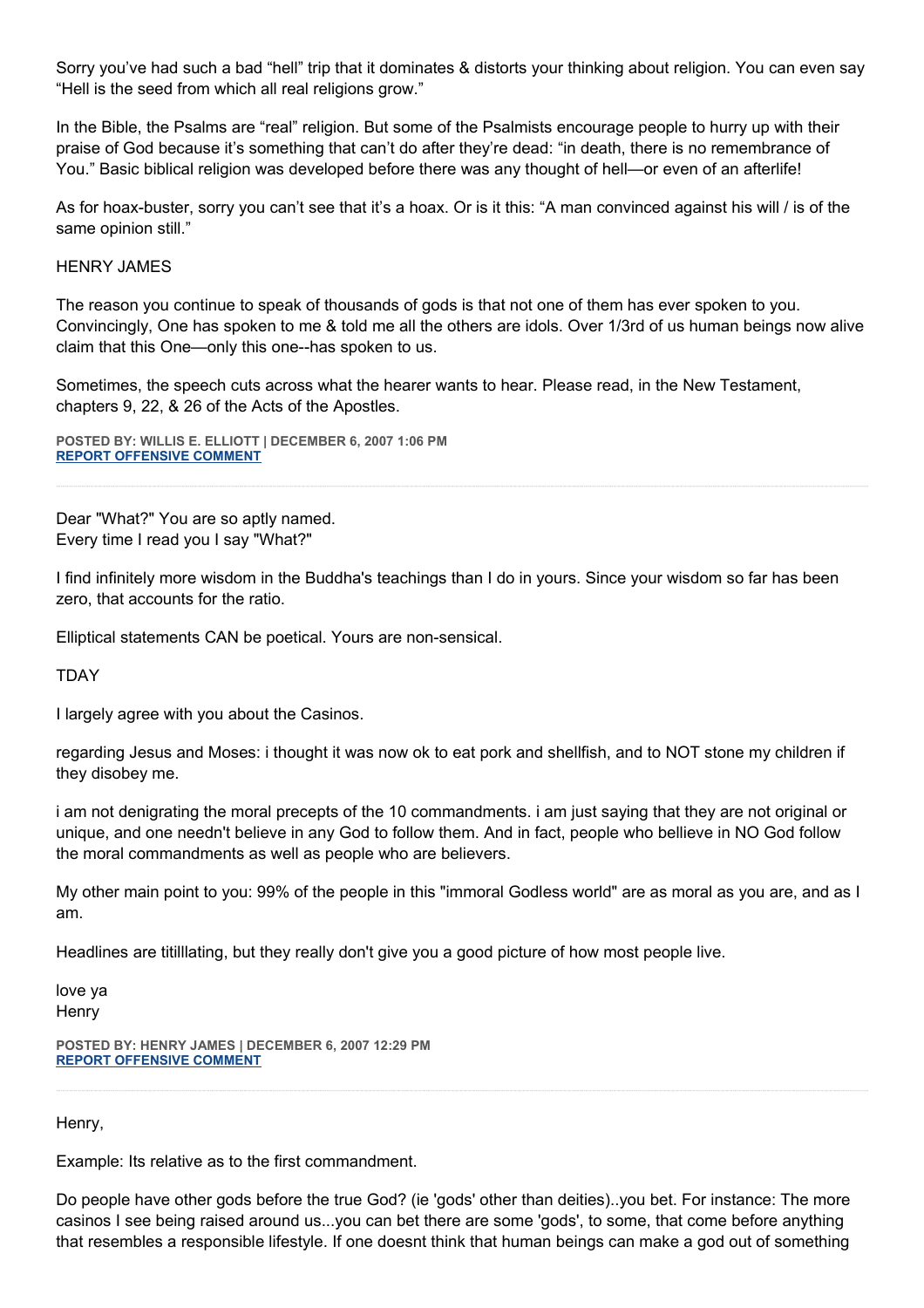physical, a 'god' that can ruin your life and possibly others....well, as ostritch with a head in the sand comes to mind.

By the way...Jesus categorized the commandments..he didnt do away with them. Scripture is clear on that point.

(first  $4 =$  love toward God, last  $6 =$  love toward neighbor)

Basic? Well, if you refer to them that way..Ill take 'back to basics' any day over the immoral cesspool that is rising around us.

Have a good day.

**POSTED BY: TDAY | DECEMBER 6, 2007 11:13 AM [REPORT OFFENSIVE COMMENT](mailto:blogs@washingtonpost.com?subject=On%20Faith%20Panelists%20Blog%20%20%7C%20%20TDAY%20%20%7C%20%20Faith%20Turns%20Dreams%20into%20Deeds%20%20%7C%20%201843107&body=%0D%0D%0D%0D%0D================%0D?__mode=view%26_type=comment%26id=1843107%26blog_id=618)**

I have to agree with BGone and Henry,that as far as we know there is no god. As Voltaire said,if there were no god the people would invent one;in fact the people have invented hundreds;Apollo,Zeus,Jupiter,Allah,Krishna,Vishnu,

Shakti,Amun,Isis,Horus,Cupid,Balder,Thor,Hermes and Aphrodite are just a few of them.

Our ancestors invented gods because they had no idea what the world was all about.But as there has never been any evidence of the existence of any gods,we have to conclude that they existed only in the minds of the people.Which seems to be the case with the current god too,who nobody has ever seen,and who has left no clues that would have us believe that he ever actually existed.

**POSTED BY: YOYO | DECEMBER 6, 2007 11:07 AM [REPORT OFFENSIVE COMMENT](mailto:blogs@washingtonpost.com?subject=On%20Faith%20Panelists%20Blog%20%20%7C%20%20yoyo%20%20%7C%20%20Faith%20Turns%20Dreams%20into%20Deeds%20%20%7C%20%201843085&body=%0D%0D%0D%0D%0D================%0D?__mode=view%26_type=comment%26id=1843085%26blog_id=618)**

>>So your cute logic about oxymorons and negating itself gets you an F on your logic quiz.

As if youre my teacher?

I laugh.

You keep asking 'Muslim? Hindu?' (ie which is right)...I suggest you get off that soapbox..its already been answered. The family of man made that paradox...not God.

And by the way...you just reaffirmed through your short diatribe that man is his own worst enemy when it comes to any kind of understanding, including understanding God.

Again..not God's fault.

>>You note the folly of the humans who invent their own Gods, as opposed to following the "real" one, which is of course yours.

Yours also. As well as your neighbors. And the other guy half way around the world. Sad you havent reached that understanding yet.

By no means will that bronze buddah or pagan rite wont get you true understanding. Nada.

**POSTED BY: WHAT? | DECEMBER 6, 2007 11:03 AM [REPORT OFFENSIVE COMMENT](mailto:blogs@washingtonpost.com?subject=On%20Faith%20Panelists%20Blog%20%20%7C%20%20WHAT?%20%20%7C%20%20Faith%20Turns%20Dreams%20into%20Deeds%20%20%7C%20%201843069&body=%0D%0D%0D%0D%0D================%0D?__mode=view%26_type=comment%26id=1843069%26blog_id=618)**

## TDAY

Is the world ending soon? Is Jesus coming in the next 50 years?

While I sympathize with many of your points, I must disagree on a couple.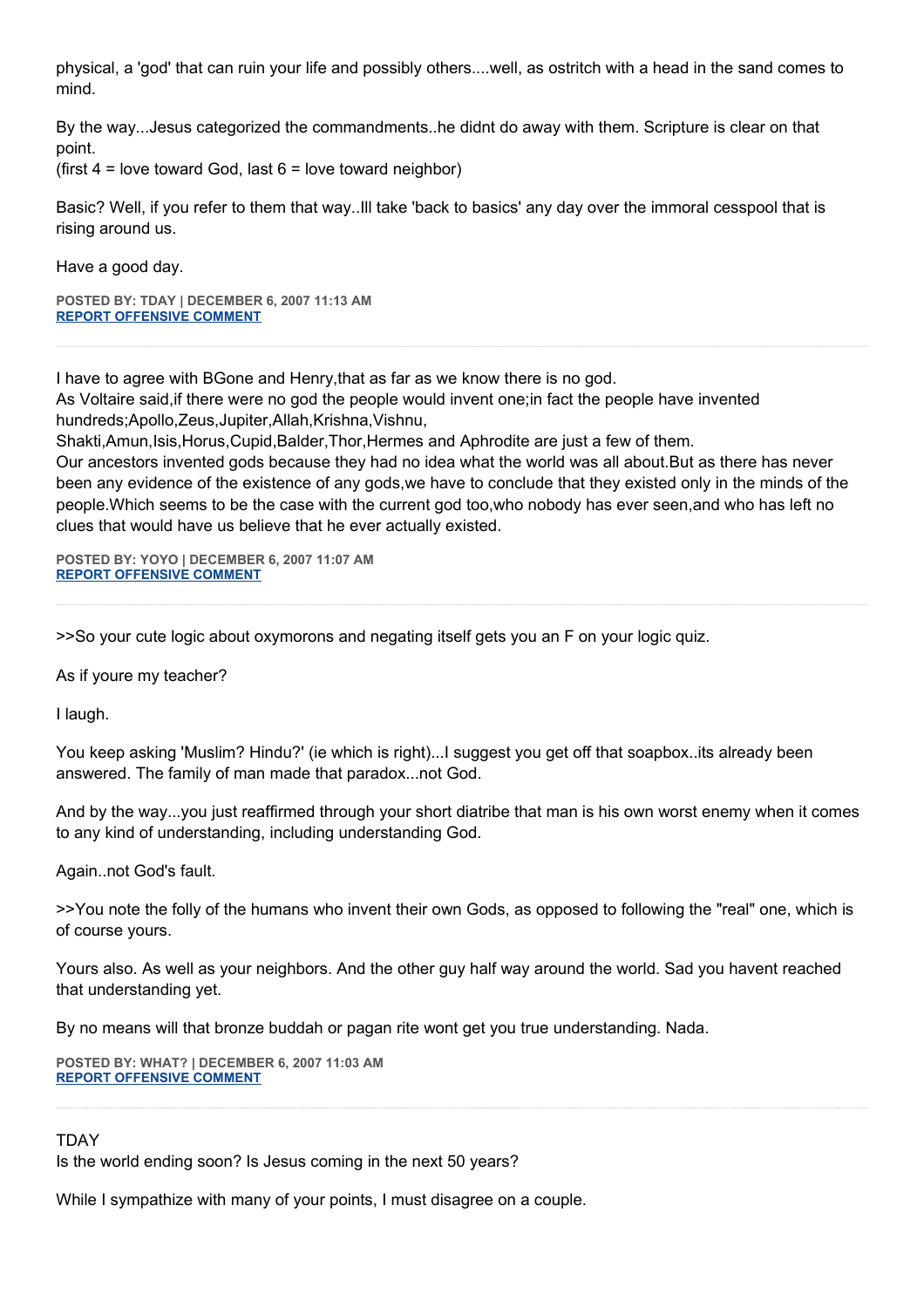4 or 5 of the 10 commandments are a \*pretty good\* guide to morality, although incredibly basic, and existant in human societies long before Moses brought them down from Sinai.

And didn't Jesus changes lots of Moses' laws anyway? He said there were really only 2 you had to worry about. Love God. Love your neighbor.

As far as your statement that " Any sane person cannot deny that if all 10 were kept to the best of our ability...the world would be free of many of the ills we face."

Well, I am eminently sane, and I deny it. So there. There is no evidence that following the First commandment leads to a healthier society with fewer ills. In fact, most of the evidence is the other way. In Holland and Sweden and Japan, where fewer than 15% of the people believe in ANY God, their societal health is much higher than in the God Fearing US, measured by indices like homicide rate, rape rate, abortion rate, infant mortality, STD rate.

Love you. \Henry

**POSTED BY: HENRY JAMES | DECEMBER 6, 2007 11:01 AM [REPORT OFFENSIVE COMMENT](mailto:blogs@washingtonpost.com?subject=On%20Faith%20Panelists%20Blog%20%20%7C%20%20Henry%20James%20%20%20%7C%20%20Faith%20Turns%20Dreams%20into%20Deeds%20%20%7C%20%201843060&body=%0D%0D%0D%0D%0D================%0D?__mode=view%26_type=comment%26id=1843060%26blog_id=618)**

Lespool stated:

>>Indeed, their god not only forbids knowledge, he demanded nudity and punished A&E for gaining modesty (aka naked shame).

Sadly, this person is also among the ranks of those who either blantantly misrepresent or are blinded even to the simple example of the two trees and what they represented...an example of human confusion at its worst. Completely out of context to what the tree of life and the tree of knowledge of good and evil represented...whether you believe the account or not.

Though they think they are wise.......

**POSTED BY: TDAY | DECEMBER 6, 2007 10:52 AM [REPORT OFFENSIVE COMMENT](mailto:blogs@washingtonpost.com?subject=On%20Faith%20Panelists%20Blog%20%20%7C%20%20TDAY%20%20%7C%20%20Faith%20Turns%20Dreams%20into%20Deeds%20%20%7C%20%201843034&body=%0D%0D%0D%0D%0D================%0D?__mode=view%26_type=comment%26id=1843034%26blog_id=618)**

### WHAT?

I consulted my Harvard Philosophy/Religion professor brother William

and we agree that your last post exhibits serious errors in both logic and theology (if THAT is not an oxymoron).

\*Which\* creator God of the Universe? The Muslim God? The Hindu God(s)? The Bahai (God)? If God is NOT a She, is He a White Male? Or insubstantial?

With 38,000 sects (including whichever yours is) telling me THEIR God is the Creator God, how do I know which to believe? I believe you because you are so credible? Moreso than Gandhi? Or Buddha? Or Moses? And YOUR Creator God is automatically superior to the Pagan Creator God because He is yours? Odious.

You note the folly of the humans who invent their own Gods, as opposed to following the "real" one, which is of course yours. I have NO reason to believe you over the other 37,999 choices.

"Intelligent Design" is patently Un-intellligent, according to 99% of the scientists who have studied it.

And the world is full of things that were Un-intelligently designed. The Iraq war,for instance.

So your cute logic about oxymorons and negating itself gets you an F on your logic quiz.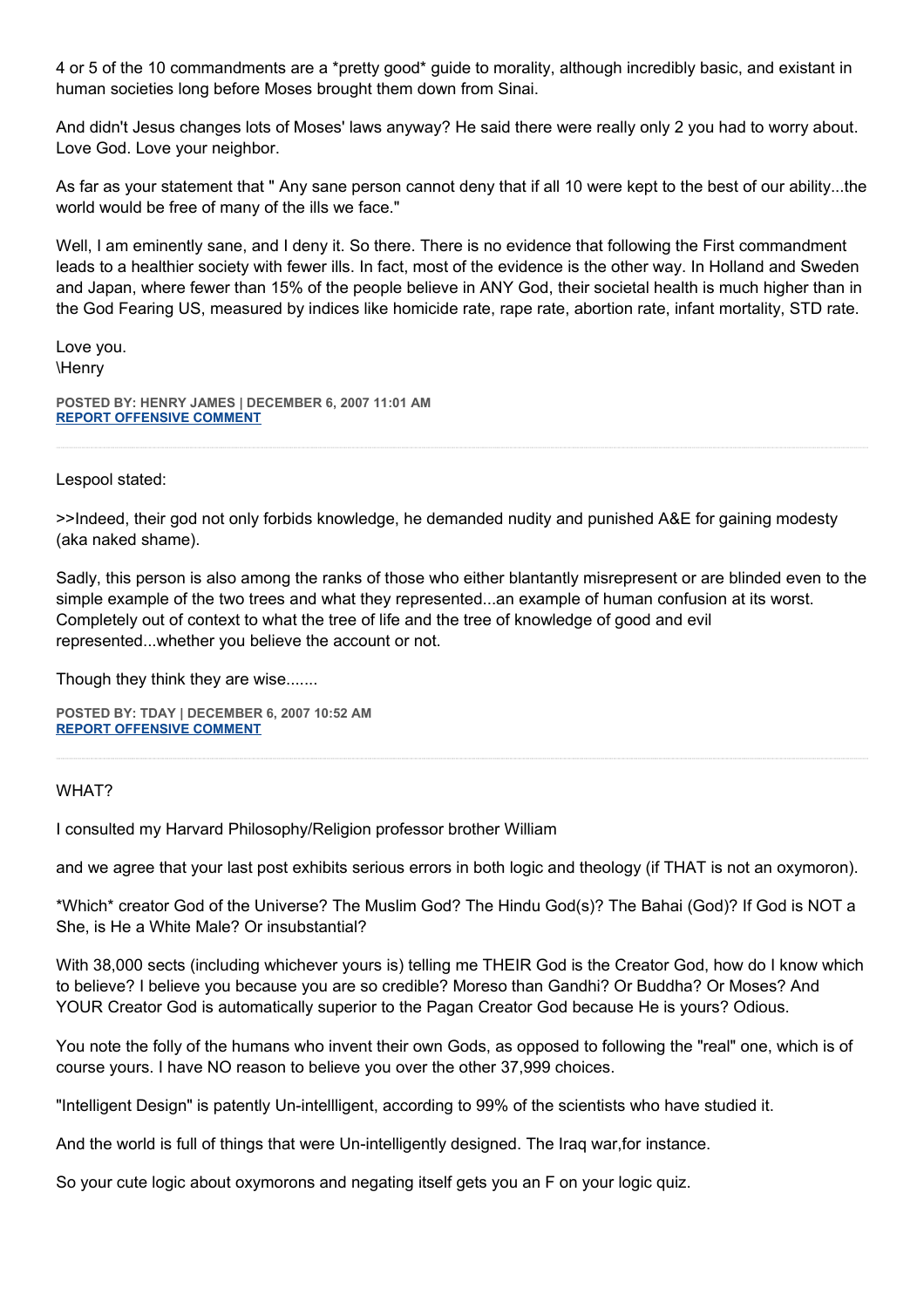Bgone,

It is very sad that you are among the ranks of mankind that have chosen to misunderstand and misrepresent God and see things through your own eyes - clouded by the prevalent confusion that grips this world.

Part of the fallacy of man. Why we have never, and will never, be able to solve our problems through our wisdom alone. We chose war over peace. We chose human kings over God. We choose freedoms that bring heartache, disease and broken lives over the basic guidlines of the 10 commandments. Any sane person cannot deny that if all 10 were kept to the best of our ability...the world would be free of many of the ills we face.

The result is a confused, volatile and increasingly immoral world. The headlines speak for themselves. Sadly, too, your hoaxbusters web site is testimony to religious confusion in and of itself and is a perpetrator of the same to any gullible person who peruses it.

**POSTED BY: TDAY | DECEMBER 6, 2007 10:41 AM [REPORT OFFENSIVE COMMENT](mailto:blogs@washingtonpost.com?subject=On%20Faith%20Panelists%20Blog%20%20%7C%20%20TDAY%20%20%7C%20%20Faith%20Turns%20Dreams%20into%20Deeds%20%20%7C%20%201843006&body=%0D%0D%0D%0D%0D================%0D?__mode=view%26_type=comment%26id=1843006%26blog_id=618)**

As we ponder avoiding hell by "rendering to God" so hungry children can eat let us notice something about those "organized charities" called religiions. Hell is their foundation.

Suppose there is no hell and everyone goes on to a new world from here. Killing someone does not really kill but only sends one on to the next life early. Htiler was responsible for a whole lot of that. Picture Hitler facing a few million, "recently educated" Jews to say nothing of a couple hundred thousand highly educated GIs.

Any ideas? All those unbaptized Jews go to hell? GI were all Christians that loved their enemies? Hitler call the pope and get his sins forgiven so he's in heaven - along with GIs? God's in the next world to referree and doesn't allow violence? Give your brain a chance.

**POSTED BY: BGONE | DECEMBER 6, 2007 10:40 AM [REPORT OFFENSIVE COMMENT](mailto:blogs@washingtonpost.com?subject=On%20Faith%20Panelists%20Blog%20%20%7C%20%20BGone%20%20%7C%20%20Faith%20Turns%20Dreams%20into%20Deeds%20%20%7C%20%201843002&body=%0D%0D%0D%0D%0D================%0D?__mode=view%26_type=comment%26id=1843002%26blog_id=618)**

lespool:

How true is what you said, "Judeo-Christian and Islamic religious institutions are all based upon the same fundamental (and oh so fundamental) principles found in the Book of Genesis."??

I doubt there's a minister of any kind willing to bet it all on what Genesis says. 9-11-2001 19 young men "bet it all" on something. Genesis? Absolute rubbish.

They bet on hell, that their "unsaved" victims were all going to hell while they were all going to heaven. That is the key to understanding terrorism and in turn religion. We are forever stopping short, saying they had faith without saying what their faith was in. Without hell there is nowhere to dispose of their victims - without hell victims must be faced in the next world.

Early man was docile, didn't hurt early man for fear of reprisal. The invention of hell allowed man-on-man violence by giving the aggressor a place to dispose of the victims. Hell is the seed from which all real religions grow, (there are folks taking advantage of the tax laws to operate tax free, tax deductible dues at tax exempt halls that are nothing more than social clubs).

Read the Bible. Tells you all about it. And if you have a problem reading the Bible - **[http://www.hoax](http://www.hoax-buster.org/sellyoursoul)[buster.org/sellyoursoul](http://www.hoax-buster.org/sellyoursoul)** The God that takes care of, saves aggressors is really Devil. It's Devil that welcomes the faithful in Christ into His kingdom. The father of Jesus was the being in the ball of fire you know. It's the victims of the faithful that do Devil's work in the next life, punish the guilty. The faithful aggressor needs hell while civilized people don't.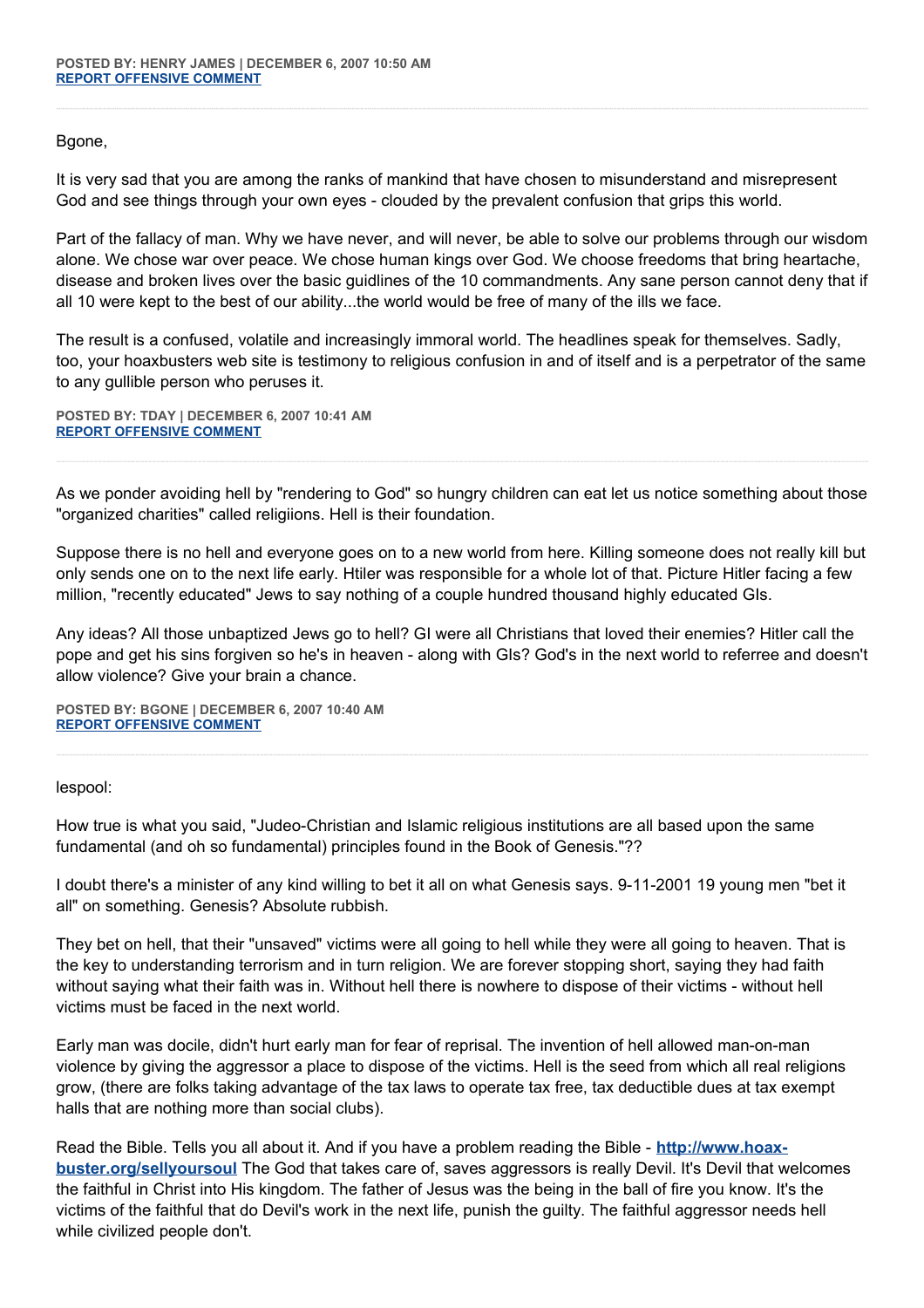All that faith is in men who say you can be an aggressor and get away with it because they have spoken to God and God wills it. Those men who speak to God, (Pat Robertson private jet) have a way of capturing more than their fair share of the wealth of earth. Everyone knows sale of sole to Devil brings the wealth of earth to the seller. Mr Hunt noticed that rule mostly applies to those who lead the multitudes to hell - something to do with the cheapness of souls these days.

Genesis? What a stupid con! Who was there when God said, "let there be light" to record it? Moses, Muhammad and Joseph Smith all three no doubt.

**POSTED BY: BGONE | DECEMBER 6, 2007 10:20 AM [REPORT OFFENSIVE COMMENT](mailto:blogs@washingtonpost.com?subject=On%20Faith%20Panelists%20Blog%20%20%7C%20%20BGone%20%20%7C%20%20Faith%20Turns%20Dreams%20into%20Deeds%20%20%7C%20%201842929&body=%0D%0D%0D%0D%0D================%0D?__mode=view%26_type=comment%26id=1842929%26blog_id=618)**

>>Henry James: >>What? writes

>>"There is a God."

>>What does She look like? And WHAT does She do?

Cute. I think you are confusing the creator God of the universe with the 'she' goddess referred to by pagans...

>>Oh, and WHICH of the 39,000 Gods we humans have invented is the Right one.? Yours, i presume?

Exactly..what humans have invented. Not God's problem....mankind made that bed and lied in it (pardon the pun).

>>As to your "too simplistic" crack, are you implying that Un-Intelligent Design is less simplistic than it's alternatives?

The term 'Unintelligent design', even in its basic sense, is an oxymoron and inherently negates itself

**POSTED BY: WHAT? | DECEMBER 6, 2007 10:06 AM [REPORT OFFENSIVE COMMENT](mailto:blogs@washingtonpost.com?subject=On%20Faith%20Panelists%20Blog%20%20%7C%20%20WHAT?%20%20%7C%20%20Faith%20Turns%20Dreams%20into%20Deeds%20%20%7C%20%201842881&body=%0D%0D%0D%0D%0D================%0D?__mode=view%26_type=comment%26id=1842881%26blog_id=618)**

When I worked in government my name was often in the media.

This prompted a nice lady to send me letters which always began: "Mr. Hoyt, God has a message for you!".

Secrets-from-the-Lord's post above reminds me of the lady and her letters.

**POSTED BY: NORRIE HOYT | DECEMBER 6, 2007 9:40 AM [REPORT OFFENSIVE COMMENT](mailto:blogs@washingtonpost.com?subject=On%20Faith%20Panelists%20Blog%20%20%7C%20%20Norrie%20Hoyt%20%20%7C%20%20Faith%20Turns%20Dreams%20into%20Deeds%20%20%7C%20%201842768&body=%0D%0D%0D%0D%0D================%0D?__mode=view%26_type=comment%26id=1842768%26blog_id=618)**

Judeo-Christian and Islamic religious institutions are all based upon the same fundamental (and oh so fundamental) principles found in the Book of Genesis. Unfortunately, their fateful flocks have yet to control the impulse to kill one another (as Christians are always ready to crusade) in a dogmatic attempt to monopolize god. Ergo, there is little hope they will ever evolve beyond naked animals that have no shame. Indeed, their god not only forbids knowledge, he demanded nudity and punished A&E for gaining modesty (aka naked shame). The true believers have no use for an altruistic spirit --- and why should they? --- What with a god like this who needs devils.

**POSTED BY: LESPOOL | DECEMBER 6, 2007 5:59 AM [REPORT OFFENSIVE COMMENT](mailto:blogs@washingtonpost.com?subject=On%20Faith%20Panelists%20Blog%20%20%7C%20%20lespool%20%20%7C%20%20Faith%20Turns%20Dreams%20into%20Deeds%20%20%7C%20%201842021&body=%0D%0D%0D%0D%0D================%0D?__mode=view%26_type=comment%26id=1842021%26blog_id=618)**

Willis E. Elliott:

That's wonderful, no threat of hell. Then if I choose to NOT do "thy will be done" I have nothing to worry about?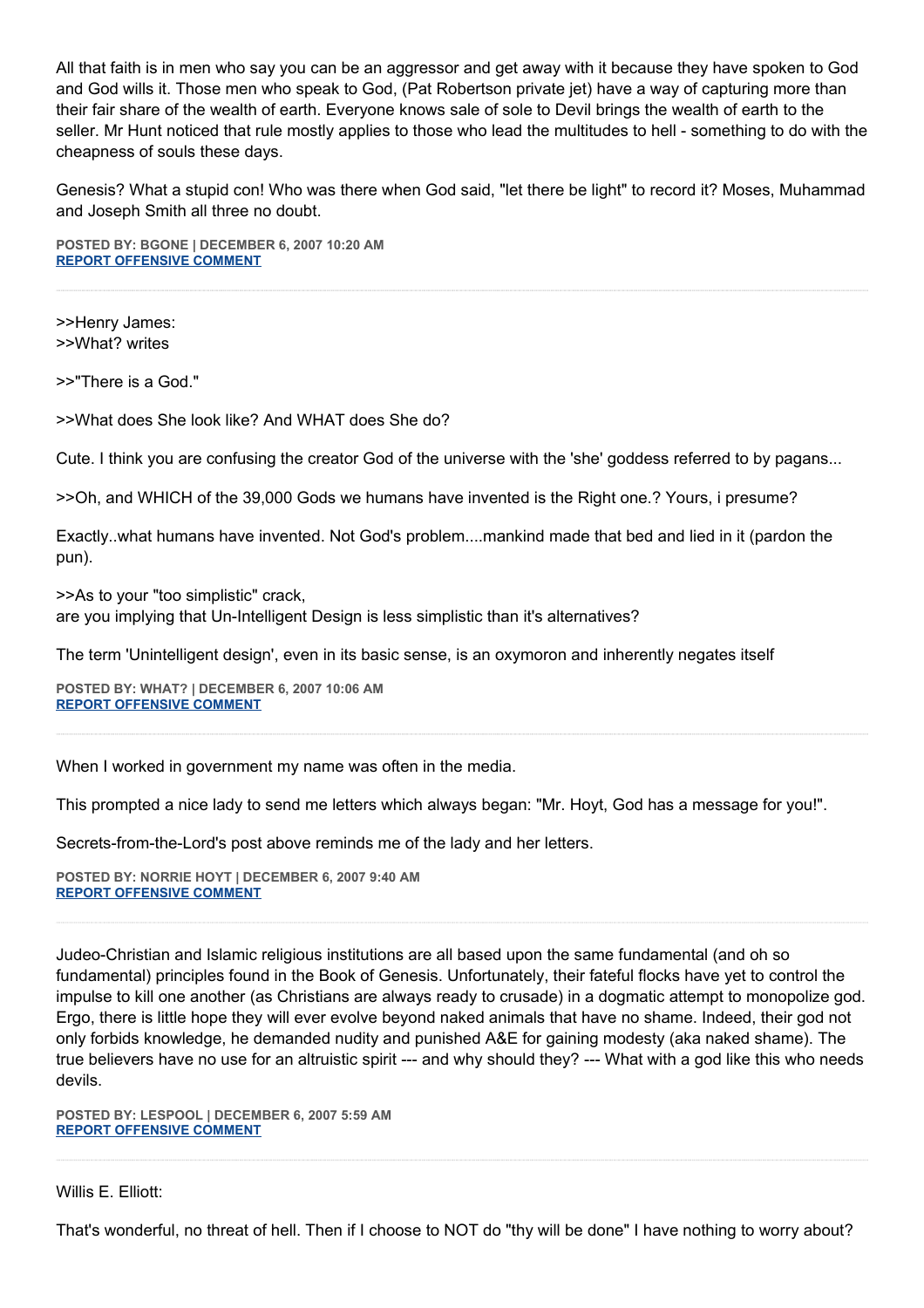The secret, which is no secret at all is to DIG the subtle "left outs" out. The Lord's Prayer should read, "thy will be done OR ELSE HELL."

I know the Lord's prayer very well. It's a thumbnail sketch of ancient Egyptian history, i.e. "give us this day our daily bread" which is a dead giveaway to anyone who UNDERSTANDS "that which is written" for "it is written" with a purpose in mind by the writer.

BTW the God to whom they prayed was a preying God called God AKA Pharaoh who sentenced folks to hell via the forever wound, a pole through the gut - takes about 3 hours to die that way. How long did Jesus take to die on the cross?

My response sounds aggressive. It's not intended to be that way. There's nothing personal from me for anyone here and especially you. The facts always sound that way.

**POSTED BY: BGONE | DECEMBER 5, 2007 11:12 PM [REPORT OFFENSIVE COMMENT](mailto:blogs@washingtonpost.com?subject=On%20Faith%20Panelists%20Blog%20%20%7C%20%20BGone%20%20%7C%20%20Faith%20Turns%20Dreams%20into%20Deeds%20%20%7C%20%201840592&body=%0D%0D%0D%0D%0D================%0D?__mode=view%26_type=comment%26id=1840592%26blog_id=618)**

Jeff

a heartfelt and touching story. thank you for telling it to us.

and then, right after your lamenting the Unreason you found in the church,

as if right on cue

we get

"Secrets from the Lord" to illustrate what you mean.

Bless You

Henry the Pagan Buddhist

**POSTED BY: HENRY JAMES | DECEMBER 5, 2007 11:00 PM [REPORT OFFENSIVE COMMENT](mailto:blogs@washingtonpost.com?subject=On%20Faith%20Panelists%20Blog%20%20%7C%20%20Henry%20James%20%20%7C%20%20Faith%20Turns%20Dreams%20into%20Deeds%20%20%7C%20%201840552&body=%0D%0D%0D%0D%0D================%0D?__mode=view%26_type=comment%26id=1840552%26blog_id=618)**

Saturday, December 1, 2007

Praise the Lord from on high! The Spirit of God says today He has great plans for the world. That is for the world to fall in love with Christ. Watch this winter, for I am about to bring unusual manifestations in the Middle East. Watch what I do in Iran they will say, do we need to bomb this nation? And I will tell you I am bombarding it with the power of the Spirit of Christ! They will say we must know who this Christ is!

China, do not feel afraid of the Christians in your nation for if you will listen to them if you will allow them to show you there power in Christ you will be one of the greatest nations for the end times church to fulfill the great commission!

I am telling you be ready America for this Christmas Christ will say have compassion for the homeless, for He says this Christmas and I will invade the homes and they will have a glimpse of the Christmas spirit in a way that they have never felt before.

A secret from the Lord today is remember Russia, I am going to do something in Moscow that will be beyond your belief and it will be called a tragedy of tradition because I am going to break the traditions of Moscow and Russia and send a fresh new wave of the Spirit of the Lord to start something brand new in that nation. Be ready for Putin will no longer know the right thing from the wrong thing because the new tradition will be above all else as this leader comes into Russia shall bring them a new wave for the orthodox church to shake in a mighty way, says the Lord.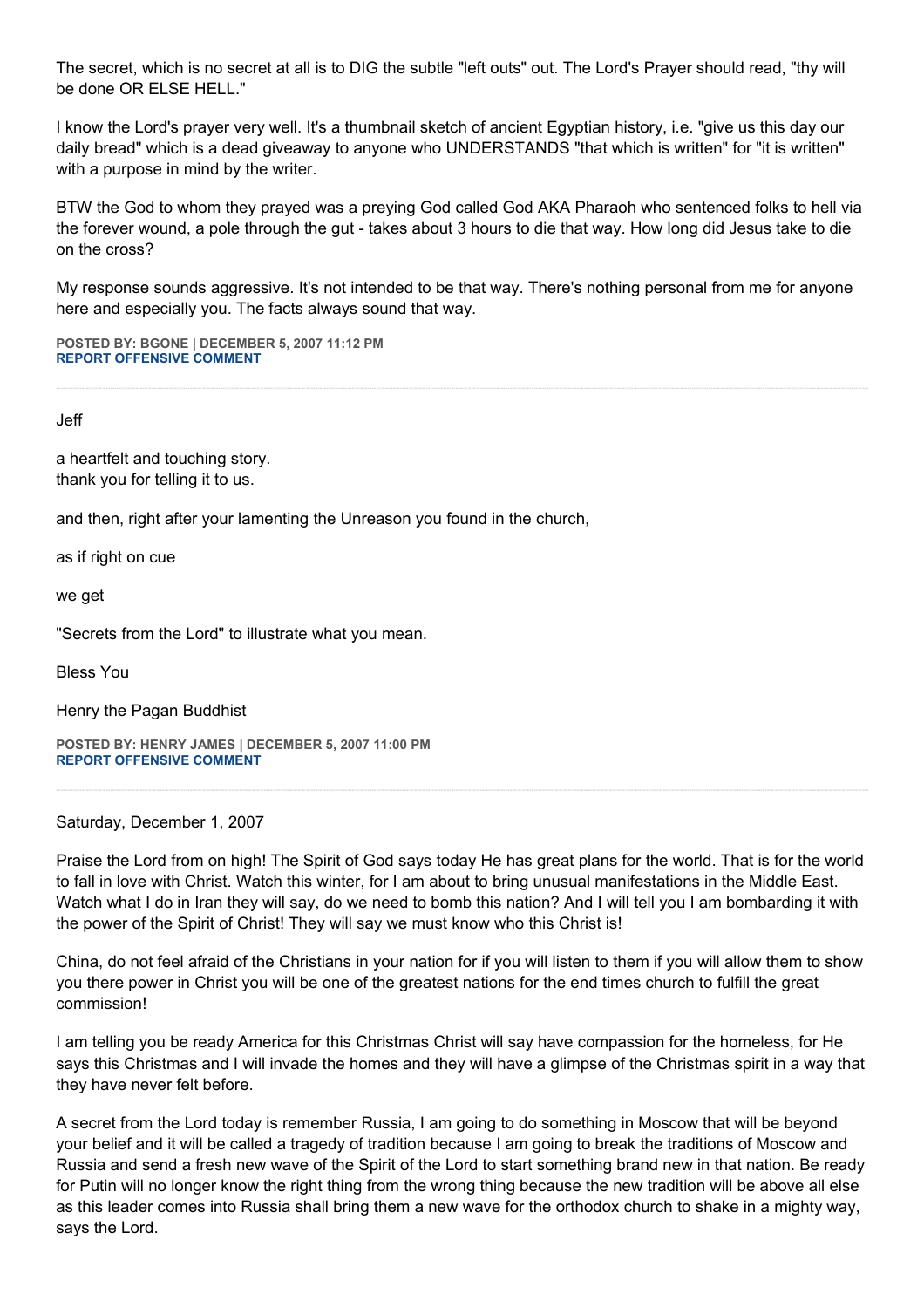**POSTED BY: SECRETS FROM THE LORD | DECEMBER 5, 2007 10:40 PM [REPORT OFFENSIVE COMMENT](mailto:blogs@washingtonpost.com?subject=On%20Faith%20Panelists%20Blog%20%20%7C%20%20Secrets%20from%20the%20Lord%20%20%7C%20%20Faith%20Turns%20Dreams%20into%20Deeds%20%20%7C%20%201840491&body=%0D%0D%0D%0D%0D================%0D?__mode=view%26_type=comment%26id=1840491%26blog_id=618)**

Dr. Elliot,

I was a Christian for about 40 of my 47 years, but (?sadly) de-converted about two years ago, as I began to question those elements of the faith that rubbed against reason--and since then there's been no lookin' back.

I agree that hoaxbusters and some other sites generally are a dis-service to anyone wanting to authenticate facts, particularly those you mention in your prior post.

I had many experiences with our church's activities in serving the homeless, building Habitat for Humanity houses, involvement in Interfaith Hospitality Network programs. Truly, good does get done in the name of religion--I can't formally answer Christopher Hitchens' challenge in asking me which of those activities could not have been accomplished by a non-believer. In fact, many participants weren't believers.

Alas, I left the church mostly because of how I saw it's antagonism to reason, it's fear of science and it's battle with enlightenment values and the scientific method, the hypocrisy of avowed "moral values" candidates, it's agenda for theocracy, it's pretense for "correct and true belief" versus the failed and hopelessly sinful "world." In short, I left precisely because the fruit of the tree has become a bitter and unacceptable taste for me and for many others.

**POSTED BY: JEFF P | DECEMBER 5, 2007 10:17 PM [REPORT OFFENSIVE COMMENT](mailto:blogs@washingtonpost.com?subject=On%20Faith%20Panelists%20Blog%20%20%7C%20%20Jeff%20P%20%20%7C%20%20Faith%20Turns%20Dreams%20into%20Deeds%20%20%7C%20%201840408&body=%0D%0D%0D%0D%0D================%0D?__mode=view%26_type=comment%26id=1840408%26blog_id=618)**

## BGONE 12.5.07 / 1:19p

Nothing in your post distresses me except what I cannot escape concluding is your willful avoidance of fact.

1 The fact is that the Lord's Prayer includes no threat of hell but quite the opposite, namely, a petition that God deliver us from evil. You're interjection of HELL is an egregious corruption.

2 You say "religion is based upon 'it is written' without ever question[ing] what it is that is written." The reverse is truer: "it is written" is based on religion. And the question has been continuous, among Christian scholars, from the beginning.

3 You ask a series of questions as to how you are to "verify...." You want answers, but your negative attitude toward religion filters out pro-religion answers. Besides, you filter out pro-religion facts vis-à-vis the positive effects of religion. When questioned, Jesus said, "Come and see." He was equally pragmatic about others: "By their fruits, you shall know them." When John the Baptist sent some disciples of his to check out Jesus' ID, the only words he used directed them to check out the effects of his ministry.

For example, on homelessness you read my account of how prayer led to the building of hundreds of thousands of houses, & your response was that religion does "absolutely nothing positive" about homelessness. Your antireligious fundamentalism is so blinding that you cannot see facts counter to your ideology. All fundamentalisms frighten me, including yours.

4 I'm somewhat sympathetic, learning where you're coming from, when you refer me to what we religion scholars agree is a fraudulent source of anti-religious fantasy, namely, hoax-buster.org/sellyoursoul. Access it, & you'll see immediately the claim that we Bible-believers see, in Exodus 3, that "God looks like a man." That's not in the text, & I've never heard of it except in hoax-buster. Also, the hoax-buster claim that the presence in the burning bush was not God but the anti-God, Lucifer—well, that fantasy (as far as I know) is also confined to hoax-busters. My first earned doctorate in the Bible was 64 years ago; I have known thousands of books on the Bible; & the greatest hoax on the Bible I've ever encountered is—what greater irony?—hoax-buster.org, which exists only to claim that the Bible is a hoax!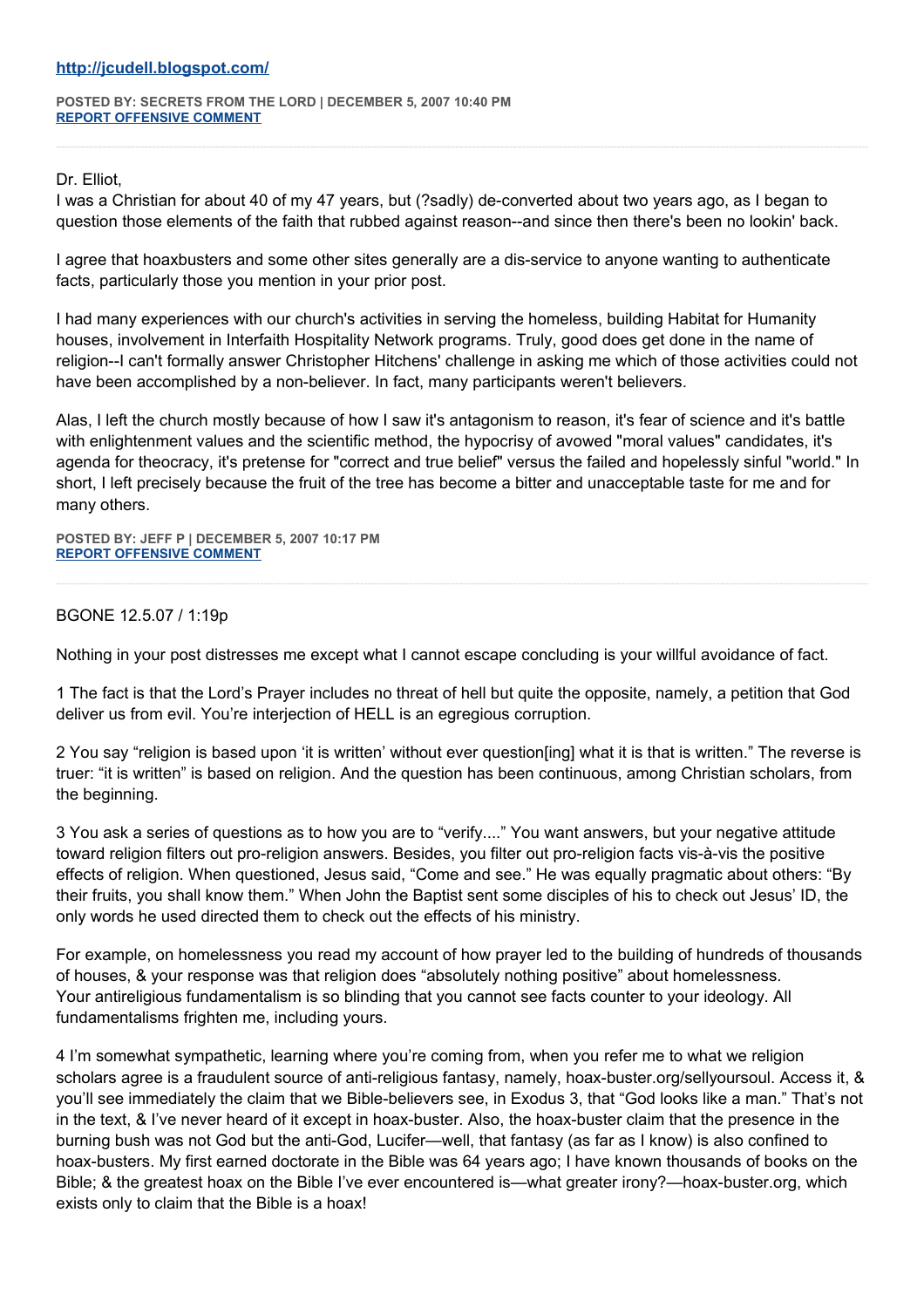The Bible's God is the God of Truth, so I'm not afraid of truth. But fundamentalists right & left, up & down, are enemies of truth, refusers of fact--&, as I said, they do frighten me; & I'm sorry you are among them.

**POSTED BY: WILLIS E. ELLIOTT | DECEMBER 5, 2007 7:51 PM [REPORT OFFENSIVE COMMENT](mailto:blogs@washingtonpost.com?subject=On%20Faith%20Panelists%20Blog%20%20%7C%20%20Willis%20E.%20Elliott%20%20%7C%20%20Faith%20Turns%20Dreams%20into%20Deeds%20%20%7C%20%201839817&body=%0D%0D%0D%0D%0D================%0D?__mode=view%26_type=comment%26id=1839817%26blog_id=618)**

Wha and Lotsaquestions

Apologies. Mea Culpa Mea Culpa

i address to What?

what should a been addressed to

Lotsaquestions.

sorry folks.

**POSTED BY: HENRY JAMES | DECEMBER 5, 2007 7:40 PM [REPORT OFFENSIVE COMMENT](mailto:blogs@washingtonpost.com?subject=On%20Faith%20Panelists%20Blog%20%20%7C%20%20Henry%20james%20%20%7C%20%20Faith%20Turns%20Dreams%20into%20Deeds%20%20%7C%20%201839769&body=%0D%0D%0D%0D%0D================%0D?__mode=view%26_type=comment%26id=1839769%26blog_id=618)**

Friends and neighbors:

Henry James, that's real close. "the world's biggest social problems—poverty, disease, homelessness" have been around a long time just like religion. In other words they, problems and religion are in it together. If you walked into a messed up room wouldn't you tend to blame those in the room for the mess? Agreed, you'd also tend to insist they clean it up. But how long and how much money are you willing to give them before you throw them out and get someone to actually solve the problem? As long as you give them money they have no real incentive to fix the problem do they?

Doesn't is say something for someone to stand in a huge ivory tower, (Crystal Cathedral) with real Italian imported stained glass windows reading from a book where God says, "sell all your earthly possessions and give to the poor" taking up a collection to feed hungry children? And if that's not enough there's no accounting for the money collected. Ask how much of the money collected actually gets to the poor and they'll call you an atheists.

WHAT? **<http://www.hoax-buster.org/sellyoursoul>** says and I agree the problem is with men who use Devil, not God to collect and keep money given to them to feed hungry children. We need to get our supernatural beings straightened out before we blame God for anything.

Neither God nor Devil need exist. God is altogether unnecessary for their purposes. Devil is the required being, real or imaginary that is plenty good enough to extort money from ignorant people. "...Thy will be done OR ELSE HELL..." If that isn't extortion there is no such thing as extortion.

**POSTED BY: BGONE | DECEMBER 5, 2007 6:32 PM [REPORT OFFENSIVE COMMENT](mailto:blogs@washingtonpost.com?subject=On%20Faith%20Panelists%20Blog%20%20%7C%20%20BGone%20%20%7C%20%20Faith%20Turns%20Dreams%20into%20Deeds%20%20%7C%20%201839425&body=%0D%0D%0D%0D%0D================%0D?__mode=view%26_type=comment%26id=1839425%26blog_id=618)**

What? writes

"There is a God."

What does She look like? And WHAT does She do?

Oh, and WHICH of the 39,000 Gods we humans have invented is the Right one.? Yours, i presume?

As to your "too simplistic" crack, are you implying that Un-Intelligent Design is less simplistic than it's alternatives?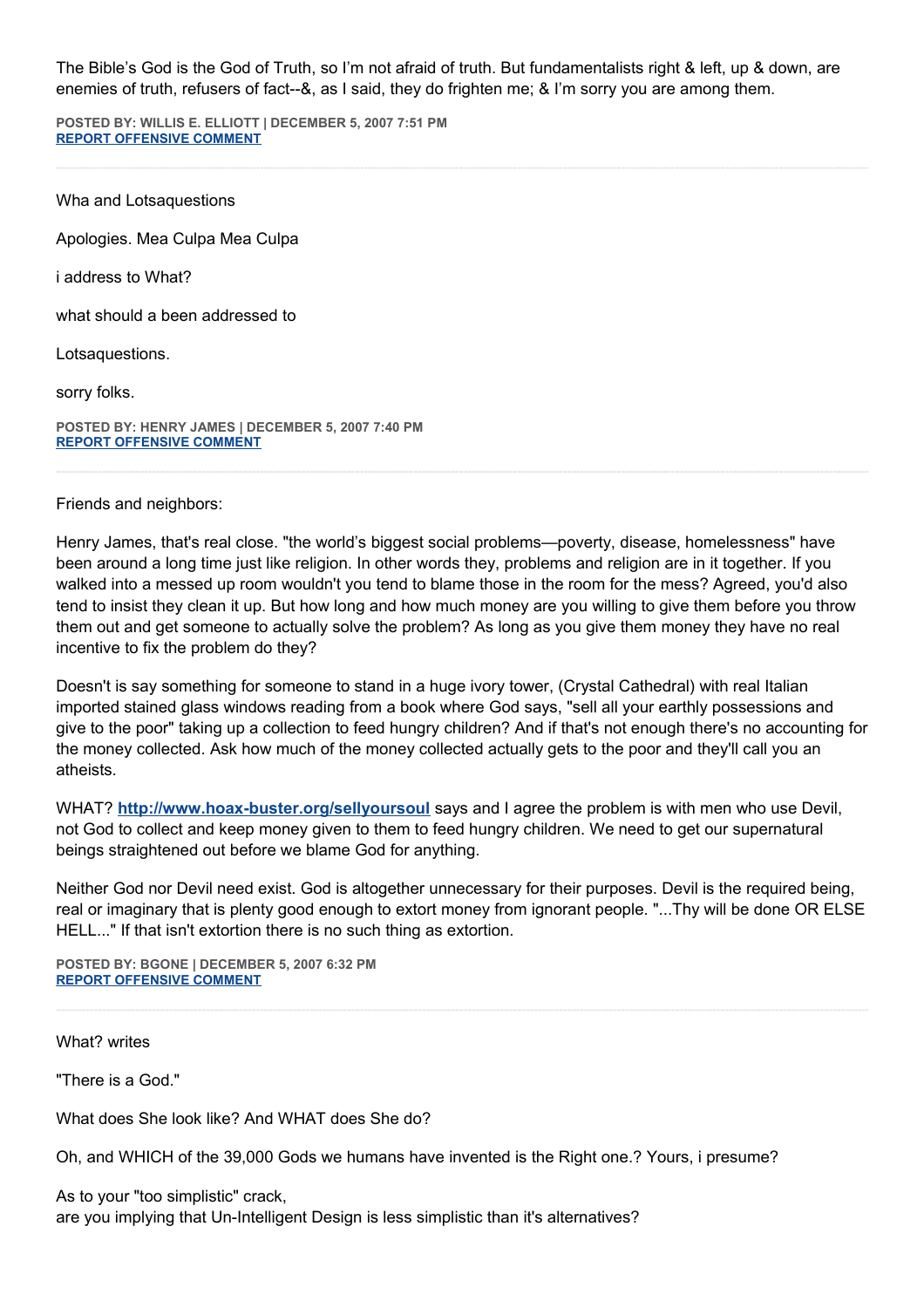Hey Henry James,

If the web site Bgone touts is any reflection on his intellect on the subject, then one might take caution in considering him any type of authority on the subject. Er, or any subject. Ill take even the basic views of Christianity any day over his.

Yikes. Scary.

Oh, by the way. There is a God.

If you think millions or billions of humans have been duped thru the millenia...well, youre dreamin', dude. Let alone passing a pretty nasty judgement on living, thinking human beings who for the most part found more to life than just physical existence and refuse to swallow that they just 'happened'....tell me, did that burger you ate recently just 'happen'? Too simplistic? Not really. Think about it.

**POSTED BY: WHAT? | DECEMBER 5, 2007 6:16 PM [REPORT OFFENSIVE COMMENT](mailto:blogs@washingtonpost.com?subject=On%20Faith%20Panelists%20Blog%20%20%7C%20%20WHAT?%20%20%7C%20%20Faith%20Turns%20Dreams%20into%20Deeds%20%20%7C%20%201839352&body=%0D%0D%0D%0D%0D================%0D?__mode=view%26_type=comment%26id=1839352%26blog_id=618)**

#### hey WHAT?

Bgone is saying the problem is with humans who either believe in religion or who use it cynically for their own purposes.

you are right. the fault is not God's , since there is no God. Bgone would agree, I think, but I'll speak for him since I am so pushy.

**POSTED BY: HENRY JAMES | DECEMBER 5, 2007 5:31 PM [REPORT OFFENSIVE COMMENT](mailto:blogs@washingtonpost.com?subject=On%20Faith%20Panelists%20Blog%20%20%7C%20%20Henry%20james%20%20%7C%20%20Faith%20Turns%20Dreams%20into%20Deeds%20%20%7C%20%201839114&body=%0D%0D%0D%0D%0D================%0D?__mode=view%26_type=comment%26id=1839114%26blog_id=618)**

>>. Bgone's inventory of whether religion cures or ACTUALLY PROMOTES poverty, disease, and homelessness is worth paying attention to.

Since many on these threads tout that religion is man-made (in essence, I would tend to agree)...then who is bgone, et al pointing the finger at or presenting wherein the problem lies? With man, or God?

**POSTED BY: WHAT? | DECEMBER 5, 2007 4:39 PM [REPORT OFFENSIVE COMMENT](mailto:blogs@washingtonpost.com?subject=On%20Faith%20Panelists%20Blog%20%20%7C%20%20WHAT?%20%20%7C%20%20Faith%20Turns%20Dreams%20into%20Deeds%20%20%7C%20%201838895&body=%0D%0D%0D%0D%0D================%0D?__mode=view%26_type=comment%26id=1838895%26blog_id=618)**

This is not a criticism of Willis Elliott, just some observations.

The world that Jesus inhabited is quite different than the world that we inhabit. In Jesus's world, there was no point to be interested in the government; there was no such thing as medical care, other than the simple human kindness of offering comfort to the sick; there was no money or wealth, no things to own, other than a few utiliarian implements. All of the things that challenge us now, did not exist then. And so, a Christian must infer many things that Jesus did not direclty say, about the modern world in which now live.

Still in the personal conduct of your life, the teachings of Christ are applicable, and do-able. When you get into a discussion on large church organizations and the proper role of the govenment, I am not so sure that you can gain much insite from Jesus on what is the proper thing to do.

**POSTED BY: DANIEL | DECEMBER 5, 2007 3:55 PM [REPORT OFFENSIVE COMMENT](mailto:blogs@washingtonpost.com?subject=On%20Faith%20Panelists%20Blog%20%20%7C%20%20Daniel%20%20%7C%20%20Faith%20Turns%20Dreams%20into%20Deeds%20%20%7C%20%201838722&body=%0D%0D%0D%0D%0D================%0D?__mode=view%26_type=comment%26id=1838722%26blog_id=618)**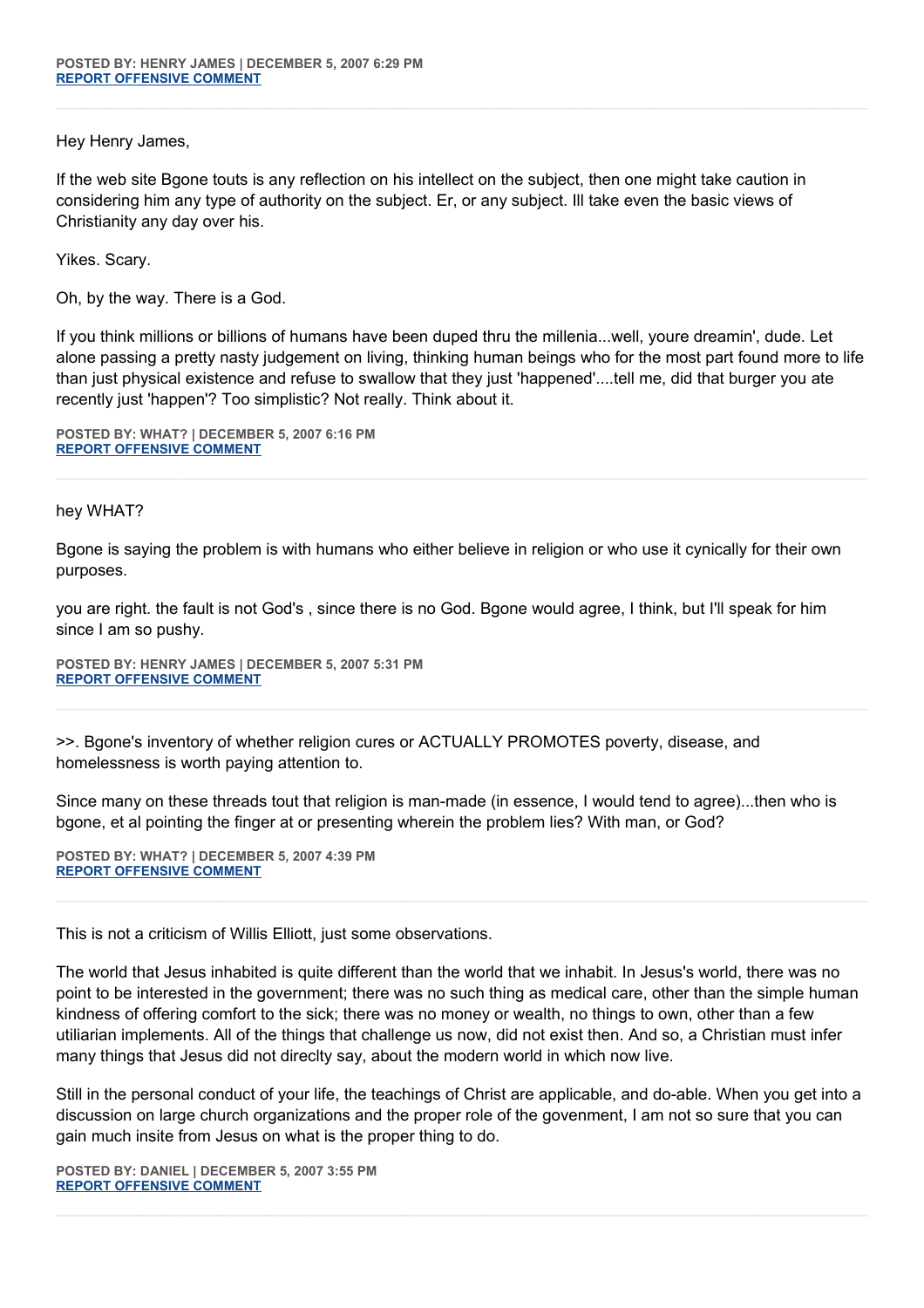## My Atonement

To temper my kind words earlier about Dr Elliot's post here, let me note that

a. Bgone's inventory of whether religion cures or ACTUALLY PROMOTES poverty, disease, and homelessness is worth paying attention to.

Churches when they become established become PART of the power structure. and the power structure is interested in Maintaining their Power, NOT achieving Justice and Equality.

b. Read Susan Jacoby's column, which highlights the negative as well as the positive effects of religious belief on the problems of the world, while also highlighting that Churches are rarely a force for social justice. Here is a telling paragraph from Jacoby (but read the whole thing)

"Finally, Pope Benedict XVI issued an encyclical blaming atheists for the loss of hope in the modern world. This would be funny if it were not so willfully blind to truth. Seen any atheists committing suicide bombings lately? Have atheists denied funds for public health programs that encourage people to use condoms in countries where AIDS is rampant? Were atheists responsible for "ethnic cleansing" in Bosnia. Oh, wait, the Serbian Christians were the biggest offenders."

**POSTED BY: HENRY JAMES | DECEMBER 5, 2007 1:28 PM [REPORT OFFENSIVE COMMENT](mailto:blogs@washingtonpost.com?subject=On%20Faith%20Panelists%20Blog%20%20%7C%20%20Henry%20James%20%20%7C%20%20Faith%20Turns%20Dreams%20into%20Deeds%20%20%7C%20%201838217&body=%0D%0D%0D%0D%0D================%0D?__mode=view%26_type=comment%26id=1838217%26blog_id=618)**

Rev, let me help you out a bit with the "Lord's Prayer."

Your version, "Our Father..., your kingdom come, your will be done on earth as it is in heaven...." leaves out the impetus for doing God's will. It should be, "...thy will be done OR ELSE HELL...."

Many people have written many "good" things about religion. William James is but one. And, as you noticed, Christopher Hitchens and many others have written many negative things about religion. What is new under the sun is what has recently been written about religion - Religion is based upon "it is written" without ever question what it is that is written.

The core question about religion is it's charter. Where do men, yourself being one man that uses "it is written" as you basis in fact. How do I verify that which is written? How do I know a Harvard professor got the story straight? How do I know Christopher Hitchens isn't just another wacko atheists?

This weeks question begs an answer to a question. Is religion anything it's advertised to be? Does religion have a possible role in solving, "the world's biggest social problems—poverty, disease, homelessness"? So lets see if there's a reasonable answer to the question.

1. poverty - what does religion do for poverty, create it or relieve it?

2. disease - does religion do anything positive in the search for cures for diseases?

3. homelessness - what does religion do to solve that problem?

The short answer is absolutely nothing positive. But then there is the negative, causes harm, helps create "the world's biggest social problems—poverty, disease, homelessness."

1. poverty - Religion would appear to cause poverty. Example: Were Mexicans as impoverished as they now are when Christianity replaced their native religions? Is Christianity the cause of their poverty? Certainly didn't help did it? Why not remove Christianity and see if their poverty goes away? Maybe if the gold looted from Latin America by the religious Conquistadors was returned?

2. disease - Religion has propped itself down in the middle of the road claiming morality as it's basis for denying science the tools to search for cures for disease. Could stem cell research lead to a cure for aids? Is Rick Warren's Saddleback Church pushing stem cell research? If religion gets it's way we will never know what "incurable" diseases might be cured using stem cells. Religion is scientifically backward is the only reasonable conclusion and is much more likely to trigger a plague than either prevent or arrest one.